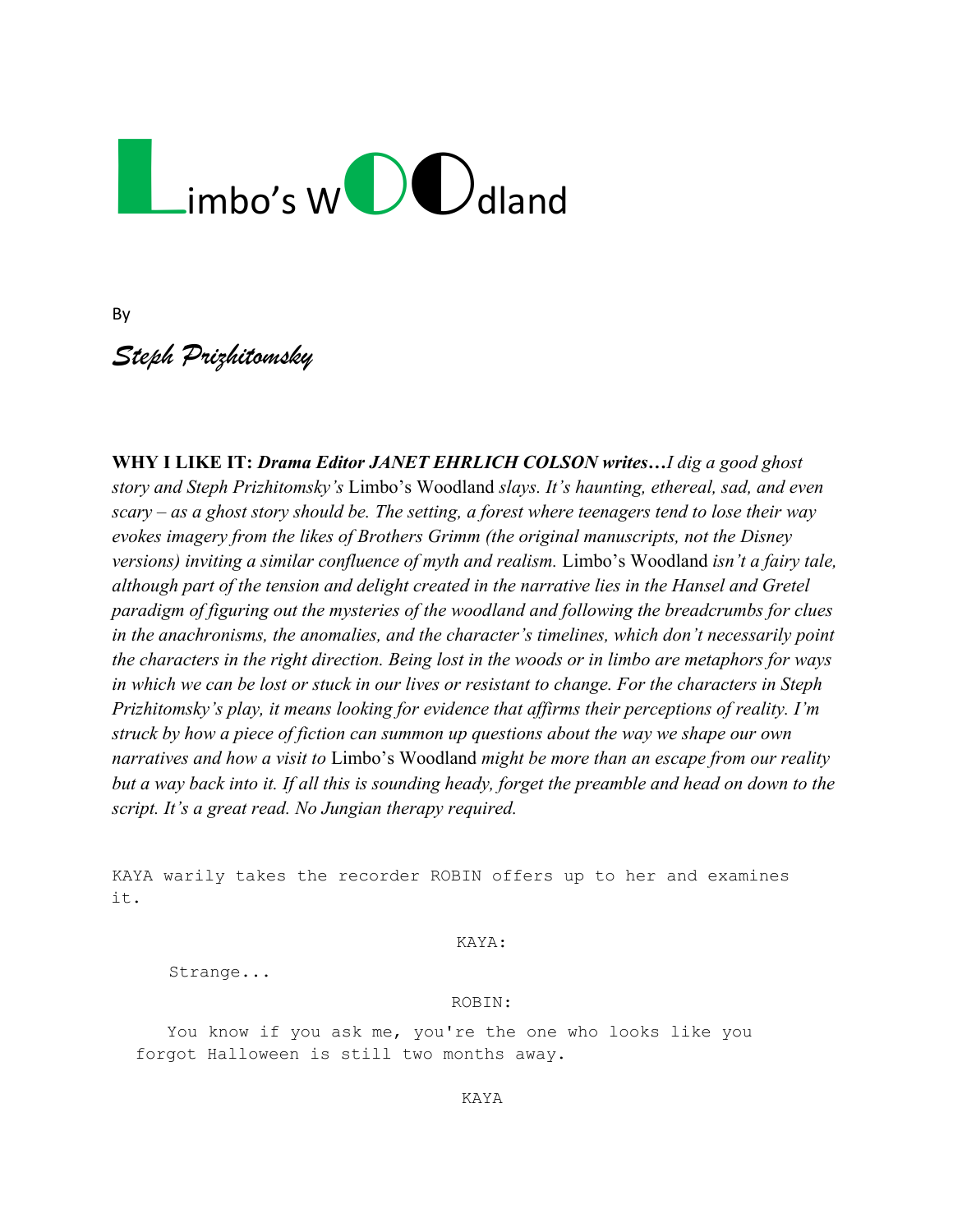(shoves the recorder back into Robin's hands) I didn't ask you. I need to find my way out of here. That's all.

ROBIN:

...then I'm sorry. I'm just as lost as you are.

*(Spacing is playwright's own.) JEC*

**LIMBO'S WOODLAND Written by Steph Prizhitomsky**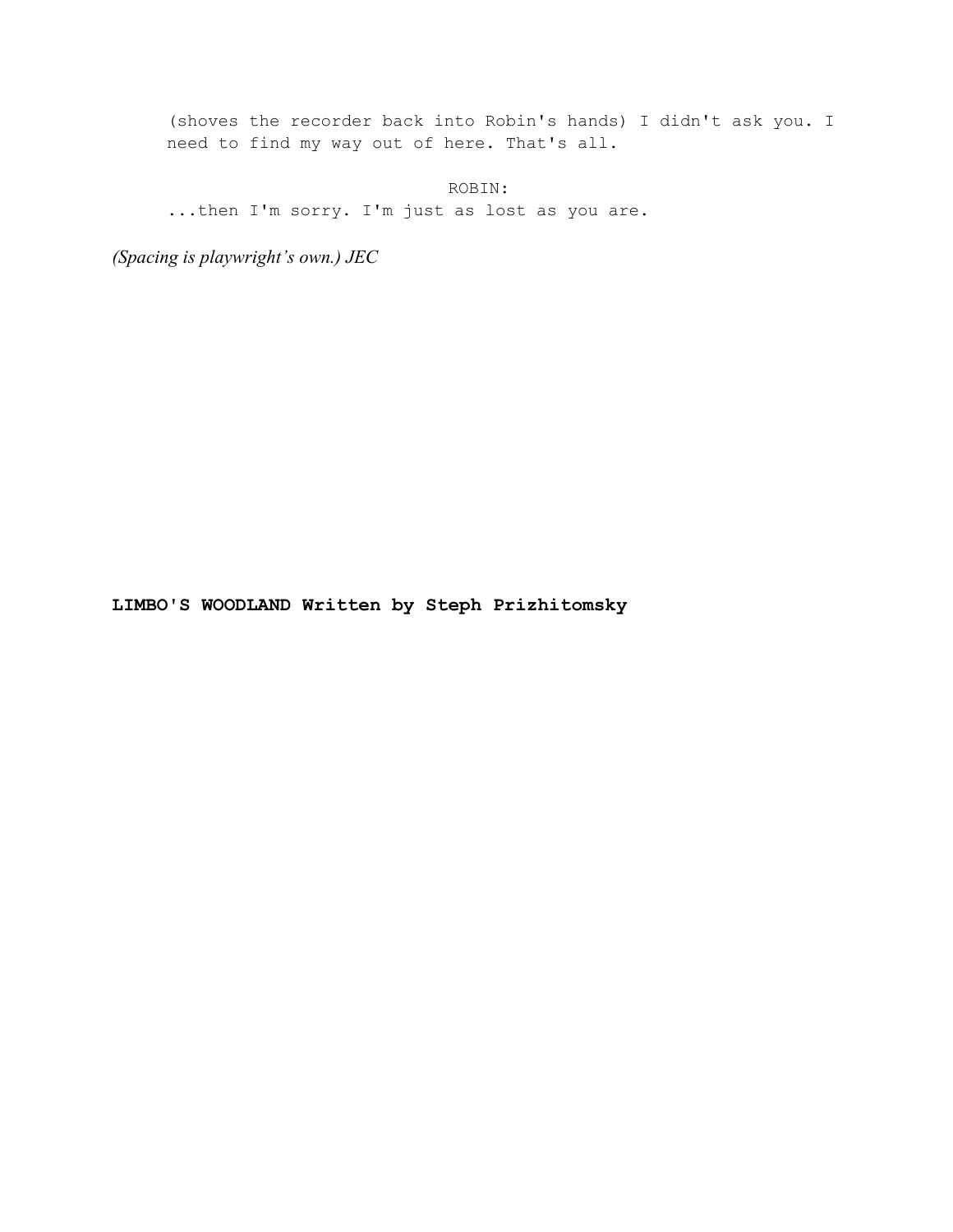# The Synopsis

The woods of Saint Virgil's Cemetery seem to go on forever. Robin, a ghost hunter from 1984 enters the cemetery looking for the spirit of her sister but finds Kaya instead, wandering deeper into the open arms of the endless woodland.

# The Setting

A graveyard under the soft glow of blue lighting with two large headstones partially obscured by darkness that are inscribed with Robin Sawyer and Kaya Castello, as well as a smaller headstone for Mae Sawyer and various others with unrecognizable names.

The Characters

ROBIN: female, 15-18, a ghost hunter from 1984 on the hunt for the spirit of her sister, wide eyed and eager of what can be found in the graveyard

KAYA: female, 15-18, a runaway from 1954 with nothing but a suitcase, lost in the graveyard; sensible and wary but lonely above all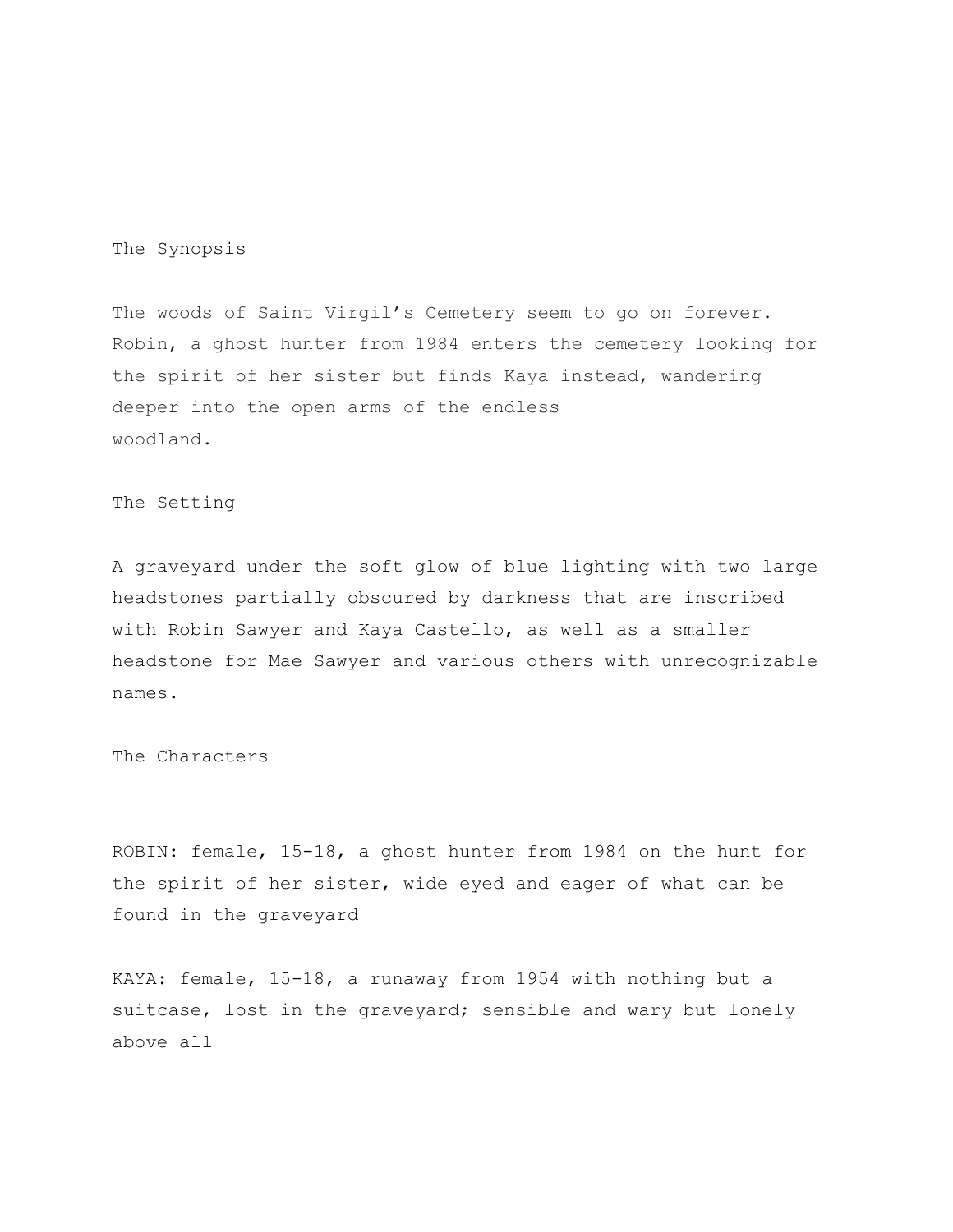LEO: all genders, 15-18, the leader in a way of the group of friends who stumble upon Saint Virgil's Cemetery sneaking out one night; he and his friends get more than they bargained for the night of August 9th, 2014

WILLOW: all genders, 15-18, part of the group of friends who stumble upon Saint Virgil's Cemetery sneaking out one night, tries to be a voice of reason but is often forgone in the moment.

SAM: all genders, 15-18, a part of the group of friends who stumble upon Saint Virgil's Cemetery sneaking out one night; he is light hearted and full of jokes and pranks.

JAMIE: all genders, 15-18, a boy who got separated during a mean spirited prank from his friends in the year 2014; he is more of a homebody and fraught with nerves that counter his friends' wilder, more careless demeanors; he spends the entire night alone and scared, looking for them, until his untimely end.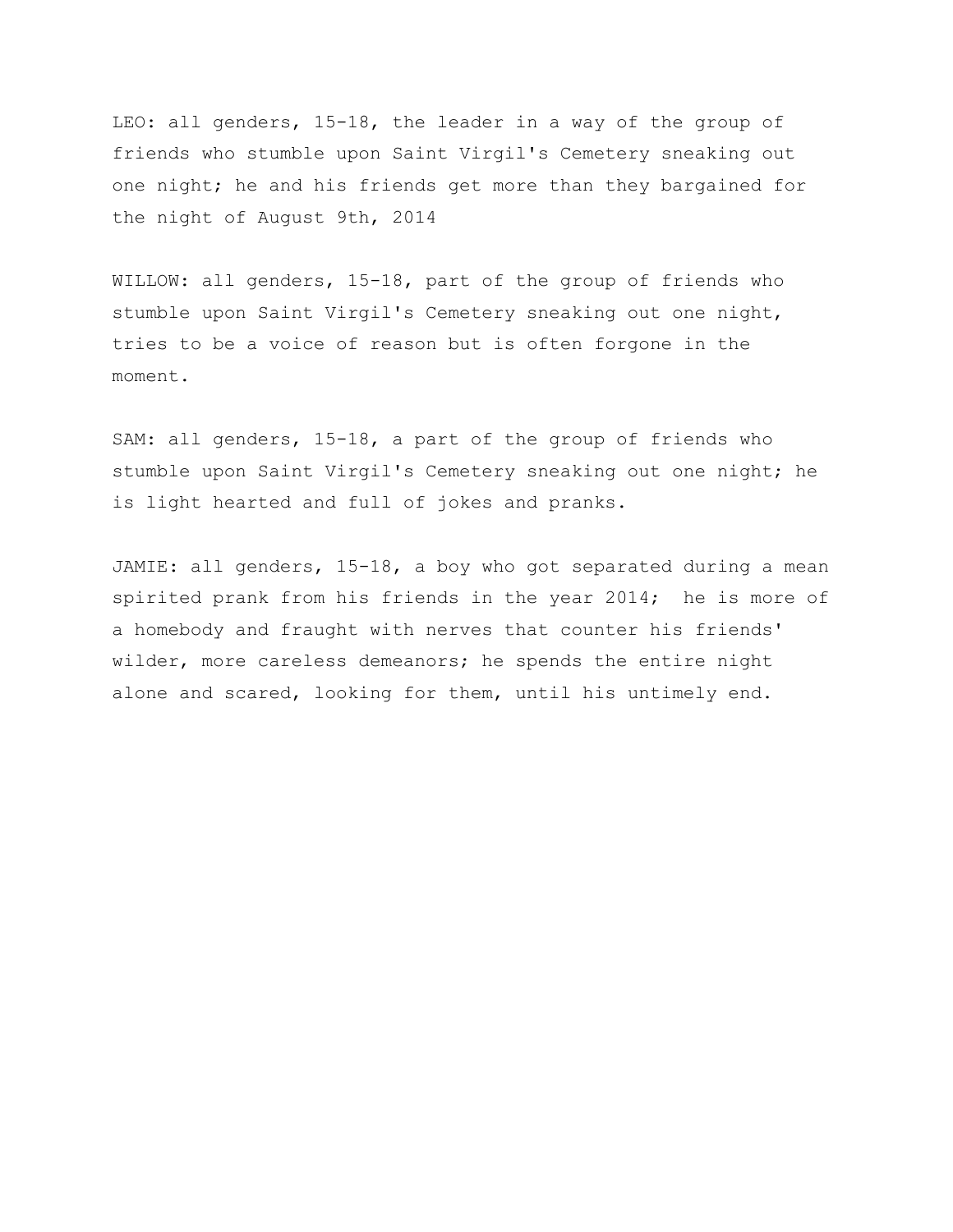#### **Act 1 Scene 1**

Lights up. August 9th, moonlight shines on an empty graveyard surrounded by woods. Flickers of candlelight are the only illumination on the old stones from the candles left by the graves. Distantly an owl hoots. Once you are in, there is no out. The graveyard is the whole word. In the distance, three church bell chimes resound.

# (O.S.) ROBIN:

This is Robin speaking. Robin Sawyer on the record. Enter ROBIN. ROBIN speaks to her tape recorder in her hand.

# ROBIN:

Today is the 9th of August, 1984. Saint Virgil's Cemetery. 3:01 in the morning. Hotter than hell, but I guess that'll make it easier to feel a cold spot when a ghost passes by... (clears throat) Off the record. Cut that out later. ROBIN pauses, as if just becoming truly aware of her

surroundings. She hums a few bars of a distant tune to fill up the emptiness of the silence. It's a calling out, an inviting in. She slowly walks towards the center of the graveyard, her fingers brushing over the graves, as she does.

ROBIN:

Anyone out here?...Mae?

ROBIN slowly turns around, extending the tape recorder out in her hand to capture any supposed ghost proof.

ROBIN: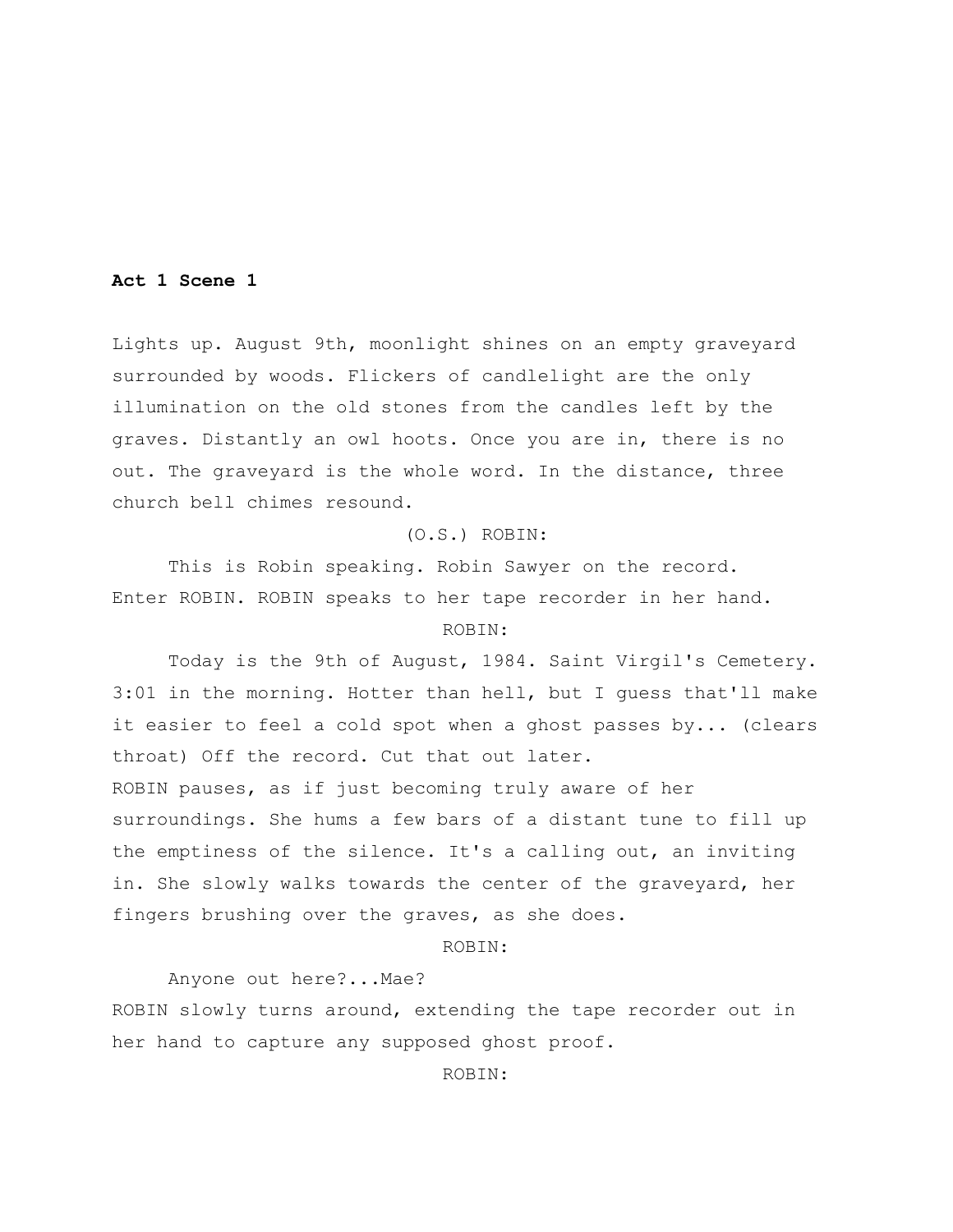Week 9. If you're here...talk to me.(ROBIN continues humming the melody, a familiar song to both herself and whoever she's reaching out to). Anyone? The distance pounding of footsteps can be heard, and ROBIN glances expectantly to where it came from. Enter KAYA from the opposite side Robin entered from. ROBIN stumbles as she clumsily dives behind a gravestone, just as she sees Kaya enter, just before she has time to be seen. KAYA has a large red suitcase in hand and walks hurriedly, as if she has somewhere to go but doesn't quite know where that somewhere is yet. KAYA whirls around in a circle, desperately. She starts in one direction before faltering and trying another direction. It makes no difference. She's hopelessly lost. Defeated, KAYA slumps down on the ground, her suitcase falling to the side, and with her back against a gravestone, the very gravestone Robin is hiding behind. KAYA finally exhales and takes in her surroundings, believing herself to be alone. Unbeknownst to Kaya, ROBIN's hand slowly peeks out from the top of the grave, carefully extending the tape recorder towards Kaya. The recorder grows closer and closer to Kaya's head. KAYA sniffles and wipes her tear stained eyes. ROBIN jolts the recorder back, out of view. A beat. When ROBIN realizes she hasn't been found out, she tries again, lowering the tape recorder down tentatively. A beat. KAYA stiffens. Slowly almost comically, she raises her head up, just as the tape recorder is lowered towards her, mere inches away. KAYA freezes. She screams and scrambles to get up and away from the gravestone.

ROBIN's hand disappears out of view. A beat.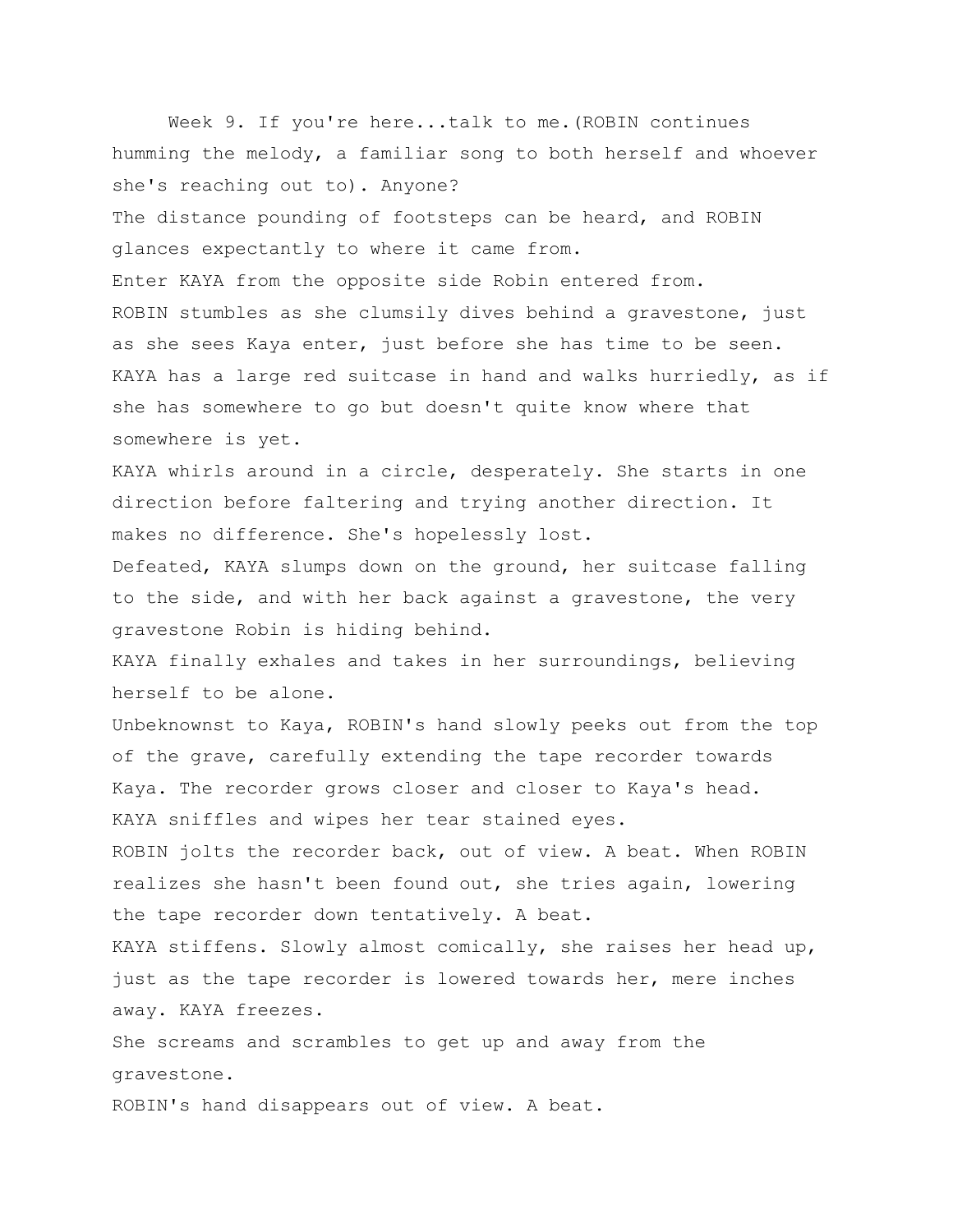KAYA stares back at where she was just sitting. No movement from the other side.

KAYA carefully inches closer, her suitcase extended before as flimsy protection.

Without warning, ROBIN peeks over the gravestone, recorder in hand. KAYA screams again and scrambles to get a safe distance away.

## ROBIN:

(startled, ducks behind the stone) Will you quit your yelling already?!

#### KAYA:

(stares at her bewildered and speaks breathlessly) What are you- What were you thinking sneaking up on me?! I could've killed you!

# ROBIN:

(stands up promptly and dusts herself off) I sincerely doubt that. I'm Robin. (She extends her hand to shake but is ignored).

# KAYA:

I thought you were a raccoon or something

# ROBIN:

Stealthy like a raccoon? Near invisible? Intimidating?

# KAYA:

Small, loud, and plunderous. Like a raccoon.

ROBIN:

Plunderous?

#### KAYA:

Thieving.

#### ROBIN:

I haven't stolen anything.

KAYA: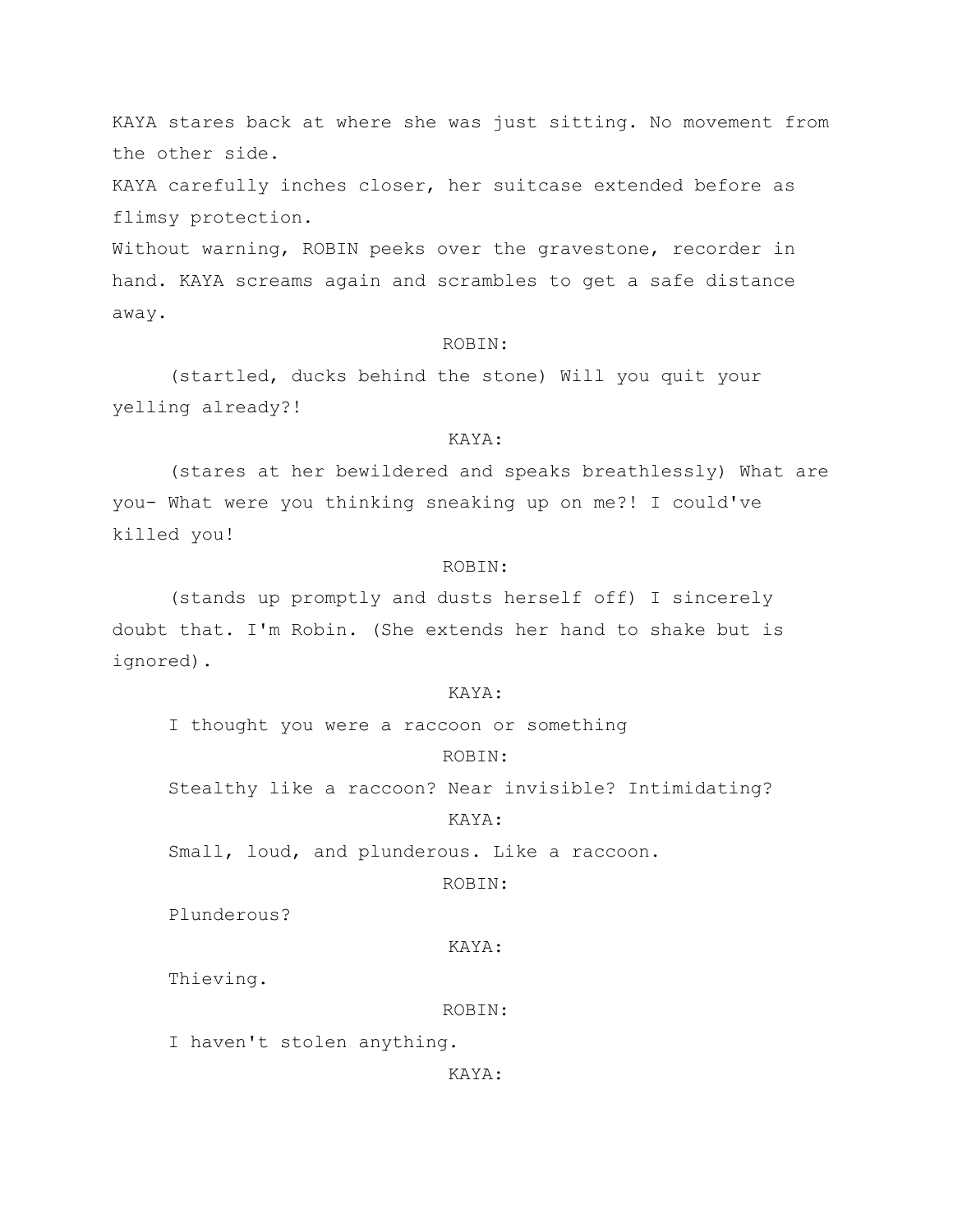Not yet. But you're some kind of crook, I'll bet. Who in the right mind hides out in a cemetery at night?!

ROBIN:

You're here, aren't you?

# KAYA:

I didn't come here on purpose! (She turns away to survey the deep woods before her) I need to catch a train at sunrise, but-

ROBIN curiously begins to look through the contents of Kaya's suitcase, picking through piles of clothing, all the needed supplies of a runaway.

# KAYA:

-Idiot me, thought I could take a shortcut off the beaten path...Shit!! Been wandering around for ages. These woods feel like they actually go on forever! Or I've been going in circles or something.... (notices Robin rooting through her things) Hey! Stop that! (she slams the suitcase shut with her foot, just narrowly missing Robin's fingers).

# ROBIN:

Sorry! I've just never met a real life ghost before. Especially one that...talks this much.

# KAYA:

(stares at her before bursting out laughing) Oh god...you're crazy.

## ROBIN:

I'm a ghost hunter.

# KAYA:

(She laughs in frustration) Serves me right leaving on foot in the middle of the night...I get stuck with a crazy person!

ROBIN:

...ghost hunter. KAYA groans.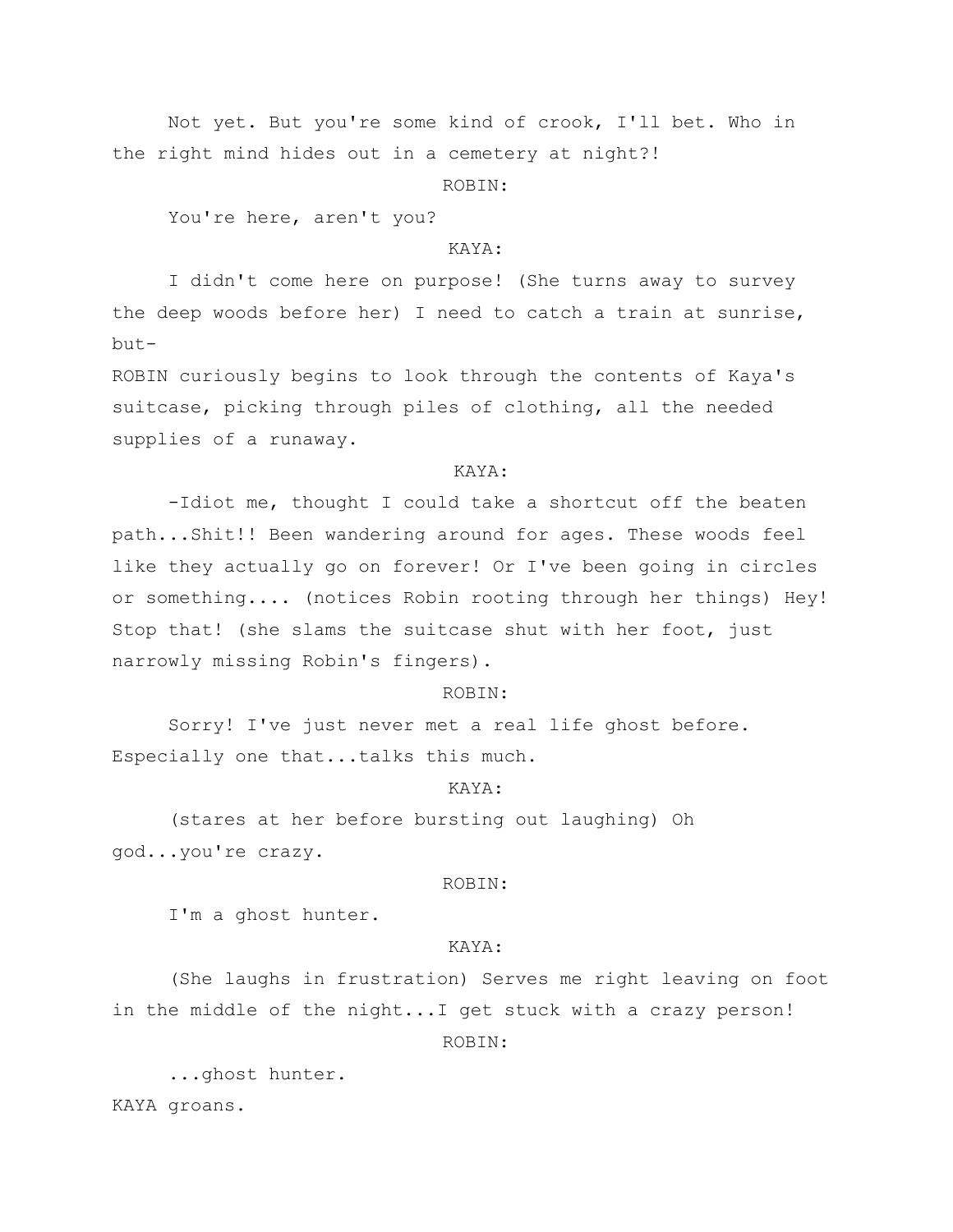#### ROBIN:

Why do you have so much stuff in your bag? (She holds out a classically 50s dress she managed to hold onto)

#### KAYA:

None of your (she snatches the dress back and takes the suitcase out of Robin's grasp) Business. Now if you'll excuse me. I really do have to be going. (She packs the dress back into her suitcase easily) Good day. (and sets off towards the endless woods of the audience).

#### ROBIN:

I wouldn't go that way if I were you. KAYA stops, not looking behind her.

#### ROBIN:

Nothing but thickets and thorns. It's as good as a dead end.

# KAYA

(finally whirls back around to face Robin) Alright then, ghost hunter. How do I get out of here?

# ROBIN:

(shrugging) How would I know that?

# KAYA:

You seem to know a lot more than me.

#### ROBIN:

About the way out?

#### KAYA:

About...everything?! You're strange, and you dress funny, and you hold that yellow box toward me like it means something!

# ROBIN:

(grins) You afraid of me?

#### KAYA:

Of course not

#### ROBIN: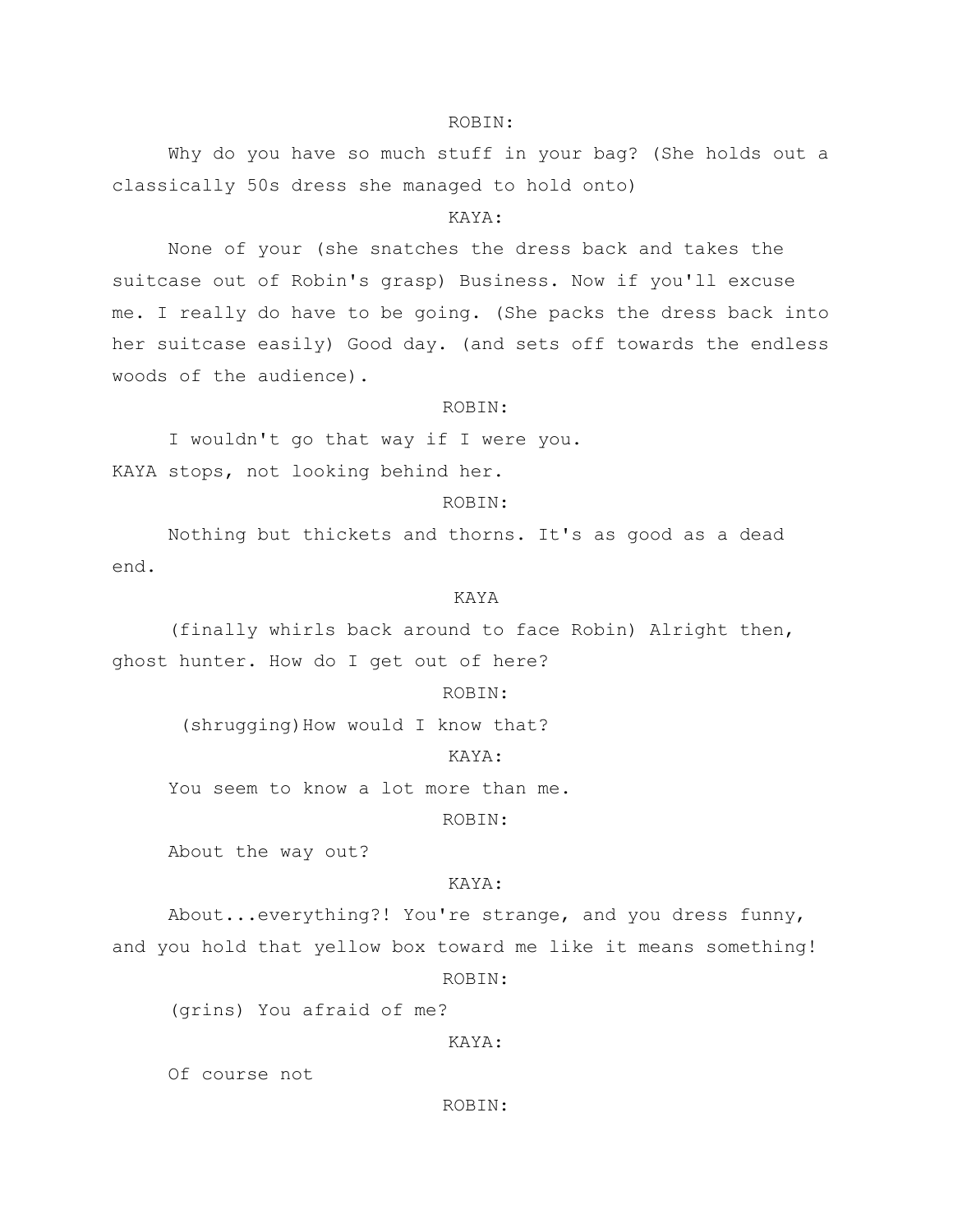I just figured people were supposed to be afraid of ghosts, and not the other way around

# KAYA:

I'M NOT A-(she lets out a frustrated noise and throws suitcase to the ground)

#### ROBIN:

Alright alright...maybe I'm strange. Wouldn't be the first time I've been told that, but I dress just like everyone else, and this yellow box is a tape recorder.

A beat. KAYA stares at her blankly.

# ROBIN:

A walkman…Little magic box. Like a genie in a bottle except there's no genie unless you count the Sony Corporation

# KAYA:

What?!-

#### ROBIN:

I use it to capture voices, music, things like that. KAYA warily takes the recorder ROBIN offers up to her and examines it.

#### KAYA:

Strange...

#### ROBIN:

You know if you ask me, you're the one who looks like you forgot Halloween is still two months away.

#### KAYA

(shoves the recorder back into Robin's hands) I didn't ask you. I need to find my way out of here. That's all.

#### ROBIN:

...then I'm sorry. I'm just as lost as you are. A beat. KAYA begins to come to terms with the reality of her situation. She slowly sinks to the ground and leans against the gravestone, hugging her knees up to her chin and lowering her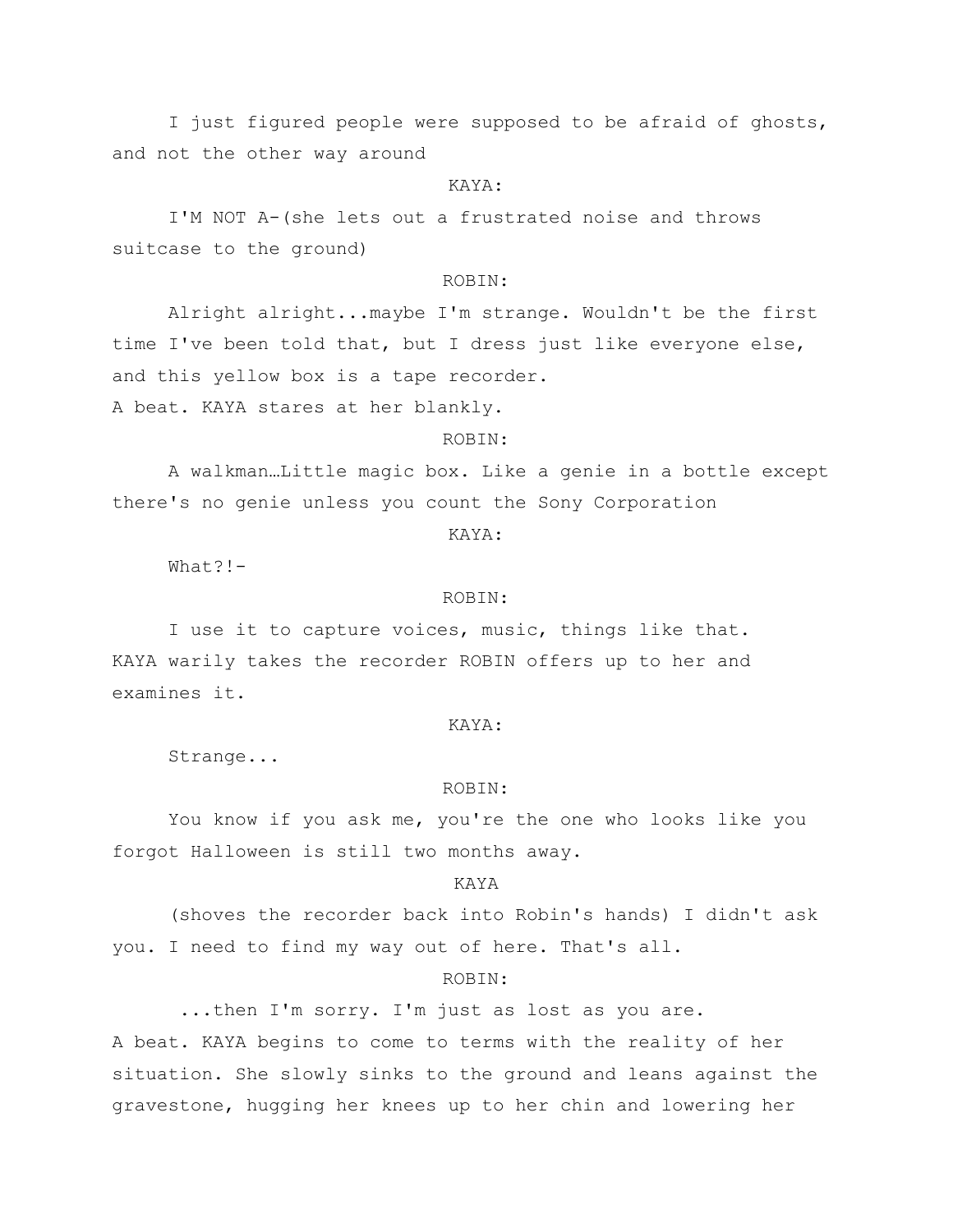face to hide away from the darkness before her. After a moment, ROBIN joins her. She holds the recorder out to Kaya. KAYA lifts her head up.

#### ROBIN:

Talk.

# KAYA:

What?

## ROBIN:

Talk. I can try and help you find your way out of here, but you need to help me first.

# KAYA

Help you...how?

#### ROBIN:

I've been looking for proof of ghosts for months now. So I can't leave. Not now, not when I've come so close to getting an actual ghost's voice on record...but you might be able to change that.

#### KAYA:

(looks at her skeptically but takes the recorder) I'm not a ghost.

#### ROBIN:

You sure put on a good show.

# KAYA:

Ok what do I even say? How do I work this thing?

# ROBIN:

Just say anything. Your name, the date, your favorite color, why you're out here. Doesn't matter. But your name and the date are the most important. You say that everytime something happens, so whoever ends up listening knows who it happened to....and when.

#### KAYA:

This isn't some sort of trick, is it?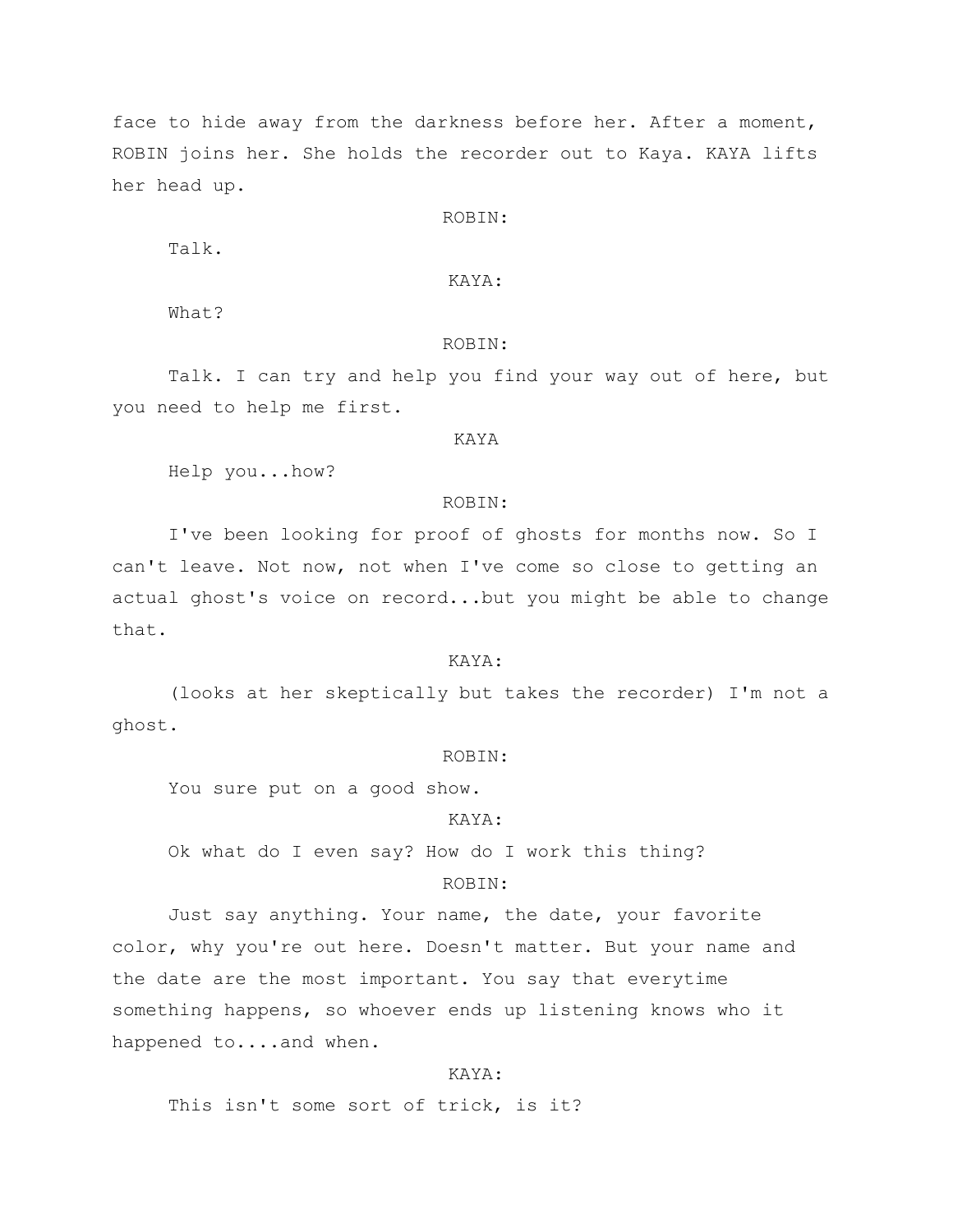#### ROBIN:

(shakes her head) It's no trick. (presses a button on the recorder with a click.)

#### KAYA:

Ok uh hello. My name is Kaya Castello....My...favorite color is blue?...um.......I'm here....I'm here because I ran away from home.

#### ROBIN:

To go where?

#### KAYA:

It's not really a 'run away to' type of story...more of a run away from…And it's uh August 9th.

ROBIN looks to her expectantly. The two lock eyes for a moment.

KAYA:

August 9th....1954.

#### ROBIN:

(she grins and jumps up from the ground quickly) Come on. Let's get out of here. (she holds her hand out to Kaya and helps her stand back up, unable to contain her excitement in her discovery and hurriedly walks ahead of Kaya on her way out of the grove)

#### KAYA:

Did it work?

#### ROBIN:

(stops in her tracks and eagerly comes back to face Kaya) It worked perfectly.

ROBIN begins to hum that same tune as she exits, and it continues as KAYA follows her, lagging behind for a mere moment, taking in her surroundings, the endless woods, the unsureness of her future, before exiting as well.

# **Act 1 Scene 2**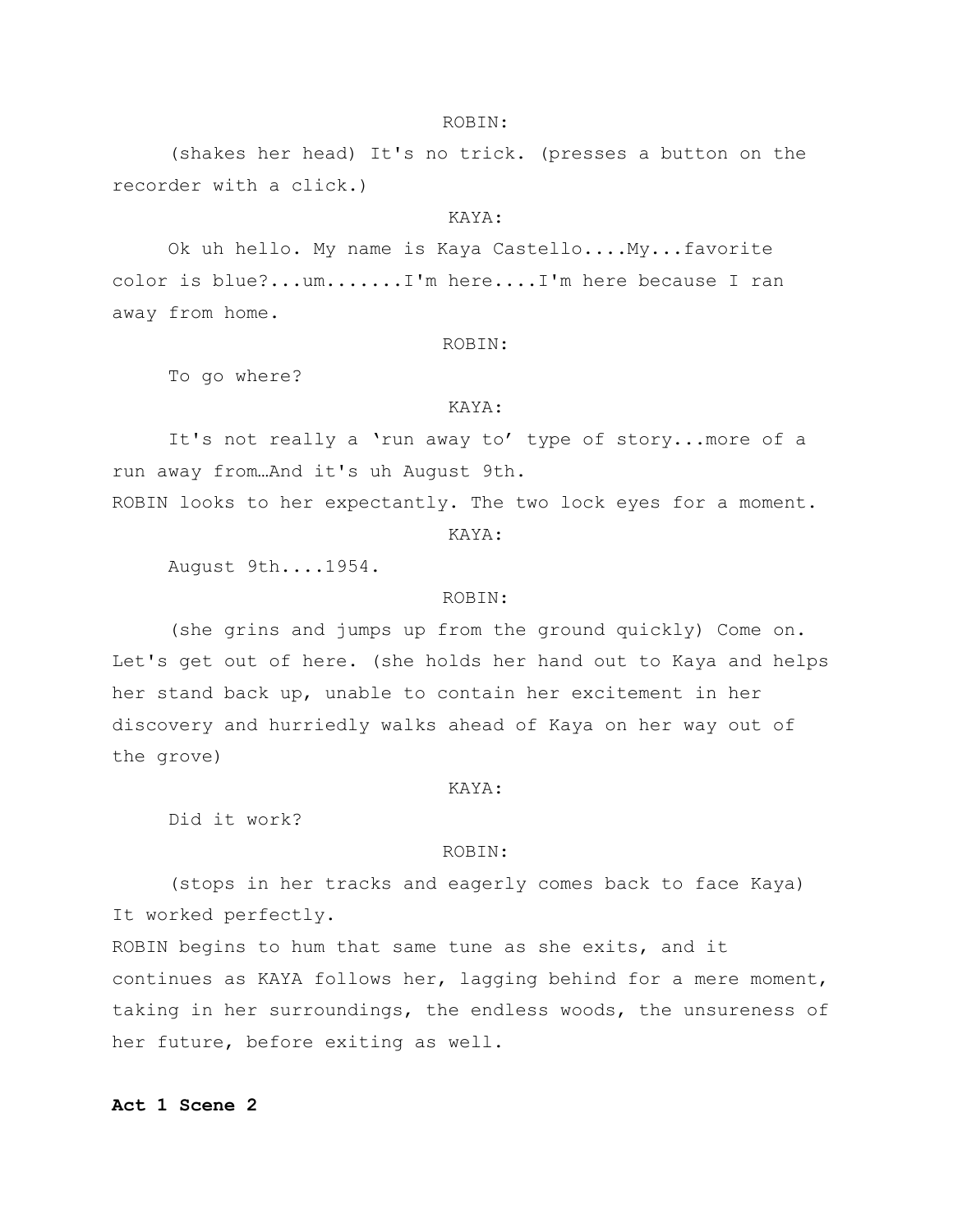The cemetery sits in its silence, in emptiness. All is still. Enter JAMIE, disoriented, flustered, hopelessly lost, as those who came before him. He has a dim flashlight in hand, and a backpack on his back.

An owl hoots distantly, and JAMIE flinches, gazing up in fear of the unknown before him. A beat.

JAMIE sinks to the ground and roots through his backpack until he pulls out his phone, a modern day phone. He calls a familiar number. It goes to voicemail after several rings.

# JAMIE:

Guys where'd you go, seriously?! (He hits the flashlight against his leg and shakes it around to try and make it glow brighter, but it doesn't seem to work. He lowers his voice to say the next part, as if it is some terrible secret) It's almost my curfew, I gotta get home soon, so just... JAMIE gives up on finishing his thought and hangs up the phone. He scowls at the faltering flashlight and throws it to the ground. It rolls away from him towards where Kaya and Robin had left not long before. JAMIE dials the phone number again. It goes to voicemail much quicker this time.

# JAMIE:

Look, this isn't funny anymore. And I know you're declining my calls! Answer! The! Phone! (hangs up and angrily throws his phone into his backpack.)

(O.S.) LEO:

Jamie! Where are you?!

JAMIE nearly jumps out of his skin, at the sudden calling.

(O.S.) SAM:

JAAAAAAMIE!

(O.S.) WILLOW:

Come on! We were just kidding around!

(O.S.) SAM: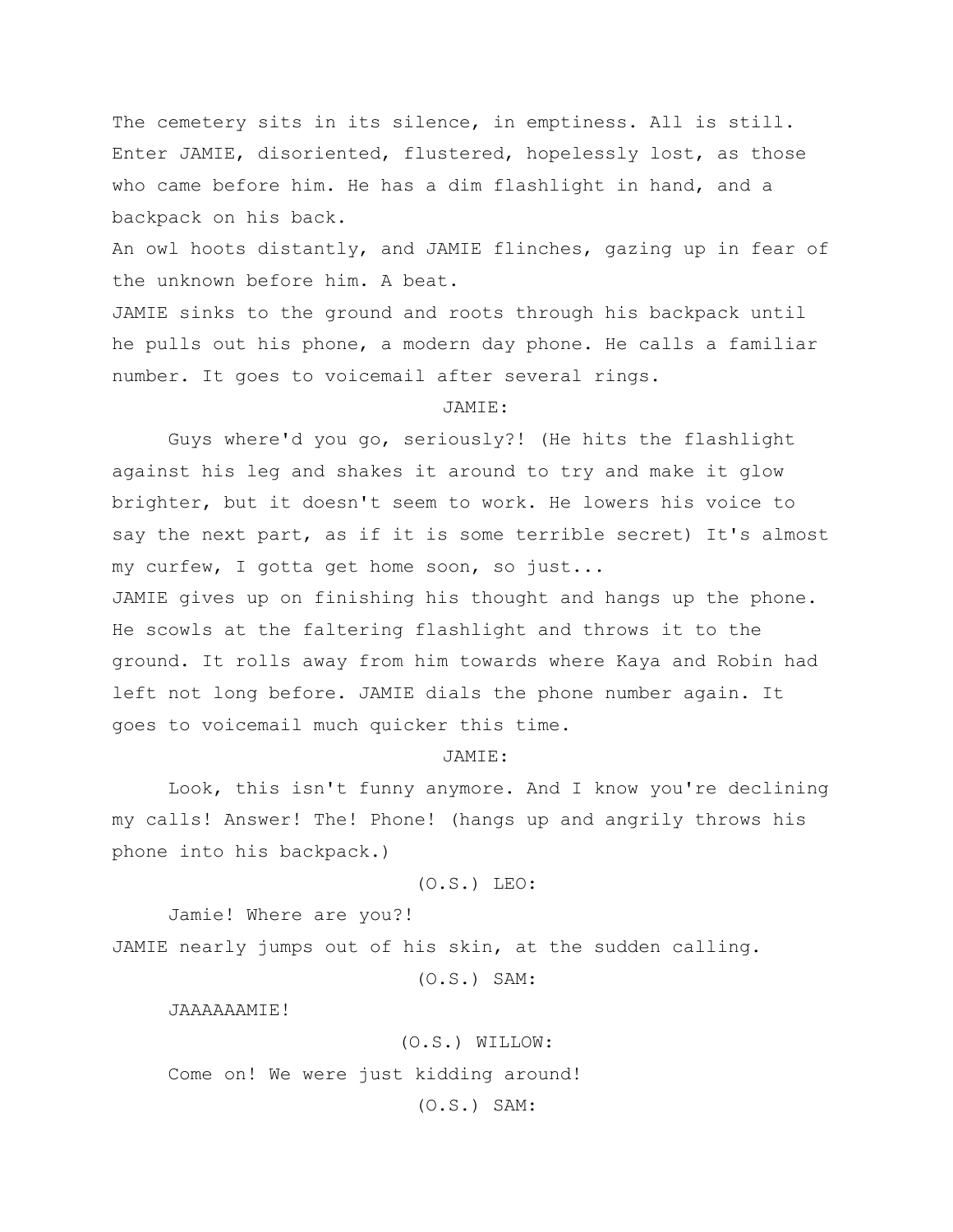```
Here, Jamie! Ksksks!
```
# (O.S.) WILLOW:

Sam, he's not a cat.

JAMIE runs off towards his friend's voices, grabbing his backpack and flashlight from the ground without stopping, on the way. He exits.

# **Act 1 Scene 3**

ROBIN's humming can be heard from somewhere close by.

(O.S.) KAYA:

Will you stop that?!

(O.S.) ROBIN:

Shh! This tune is supposed to call ghosts to you.

(O.S.) KAYA:

Do you even hear yourself?

(O.S.) ROBIN:

It works!-

(O.S.) KAYA:

Does it now-

(O.S.) ROBIN:

Because it's in a frequency only they can hear. I read all about it in-

#### (O.S.) KAYA:

Then how come I can hear it miss ghost hunter? Hm?

(O.S.) ROBIN:

Well-

# (O.S.) KAYA:

Don't even start. We're going the wrong way.

(O.S.) ROBIN:

There is no wrong way; there's just out

KAYA: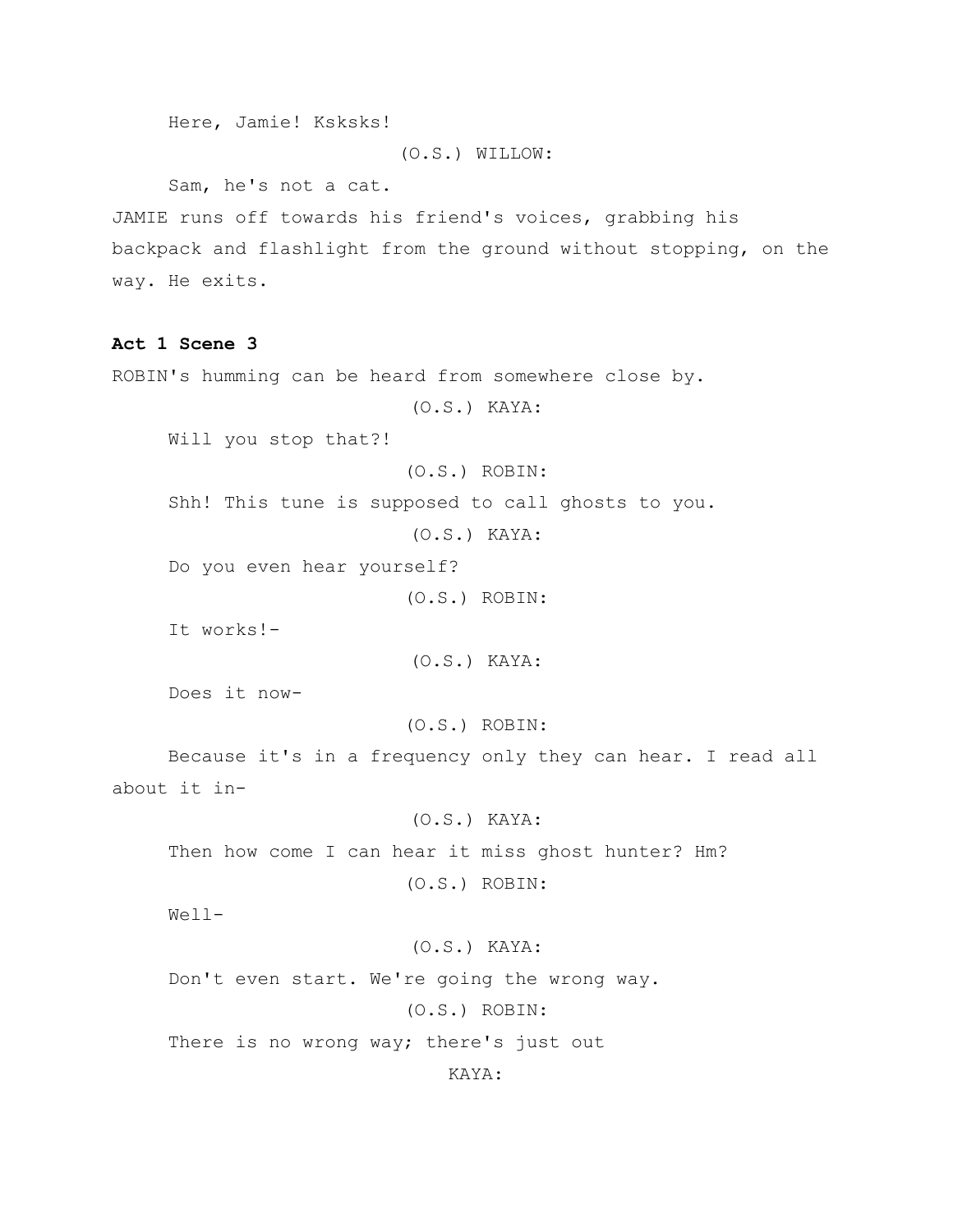(enters and kneels down by a grave to inspect) We've passed this grove like seven times already.

(O.S.) ROBIN:

Look if we just keep going straight in one direction

# KAYA:

Here! I told you! It's all the same! Enter ROBIN.

# KAYA:

(moves from grave to grave, frantically) Mae Sawyer, Simon Roth, Jason Frey- I've seen all these names before! We're back where we started! (She stands back up to face Robin). You said you knew the way out.

#### ROBIN:

I said I'd try to help you.

KAYA:

And that's working out marvelously.

ROBIN:

We just need a bit more time

# KAYA:

Time?! Time?! We've run out of time. (She grabs Robin's arm and turns it over to look at the watch face) It's already- (She falters upon seeing the time. Her voice grows quiet, full of confusion) 3:01.

#### ROBIN:

Still?

#### KAYA:

I- I don't…Wasn't it just past 3 an hour ago? A beat. ROBIN:

I don't know.

#### KAYA:

What's wrong with your watch?!

ROBIN: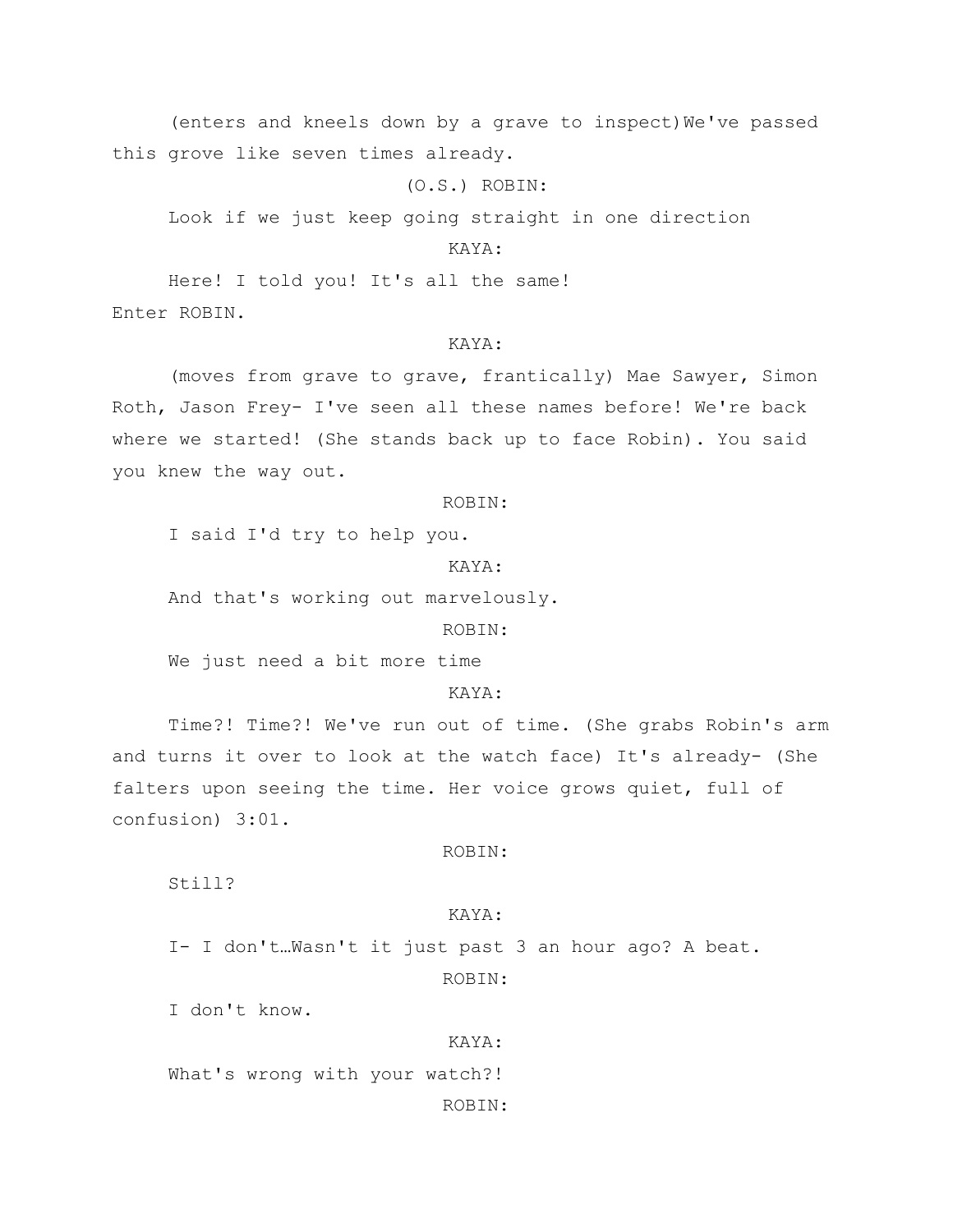Nothing! It's still ticking and everything. It's just....

#### KAYA:

3:01...

Silence. WILLOW's terrified scream pierces the silence. ROBIN wastes no time to grab KAYA's wrist and pull both of them behind a grave out of sight to all but the audience. Though KAYA tries to grab her suitcase in the split second they have to hide, she fails, and her suitcase remains in plain sight. Enter LEO, SAM, and WILLOW, laughing, joking, not at all a threat, just a group of friends messing around. Strangely, SAM holds a dead mouse by its tail in one hand with the intention of startling others. All three have backpacks for an overnight trip.

# WILLOW:

(pushes SAM away jokingly) Don't scare me like that! (she walks ahead)Great more dead people.

Behind the grave, KAYA and ROBIN sit uncomfortably squished but fully hidden. The two exchange a look.

#### LEO:

Well there's this thing called a graveyard, Willow. (He lifts his cell phone up to try and get a signal)

#### WILLOW:

Can't believe I let you two talk me into this. (SAM begins to sneak up behind Willow with the mouse in hand as she complains) This really is your stupidest idea since SAM drops the mouse in the back of Willow's shirt. WILLOW shrieks again and manages to ungracefully remove the dead mouse from her person.

KAYA and ROBIN freeze up.

SAM begins to laugh much to Willow's dismay. ROBIN makes a move to peek behind the grave to see who the outsiders are with her tape recorder poised at the ready.

WILLOW: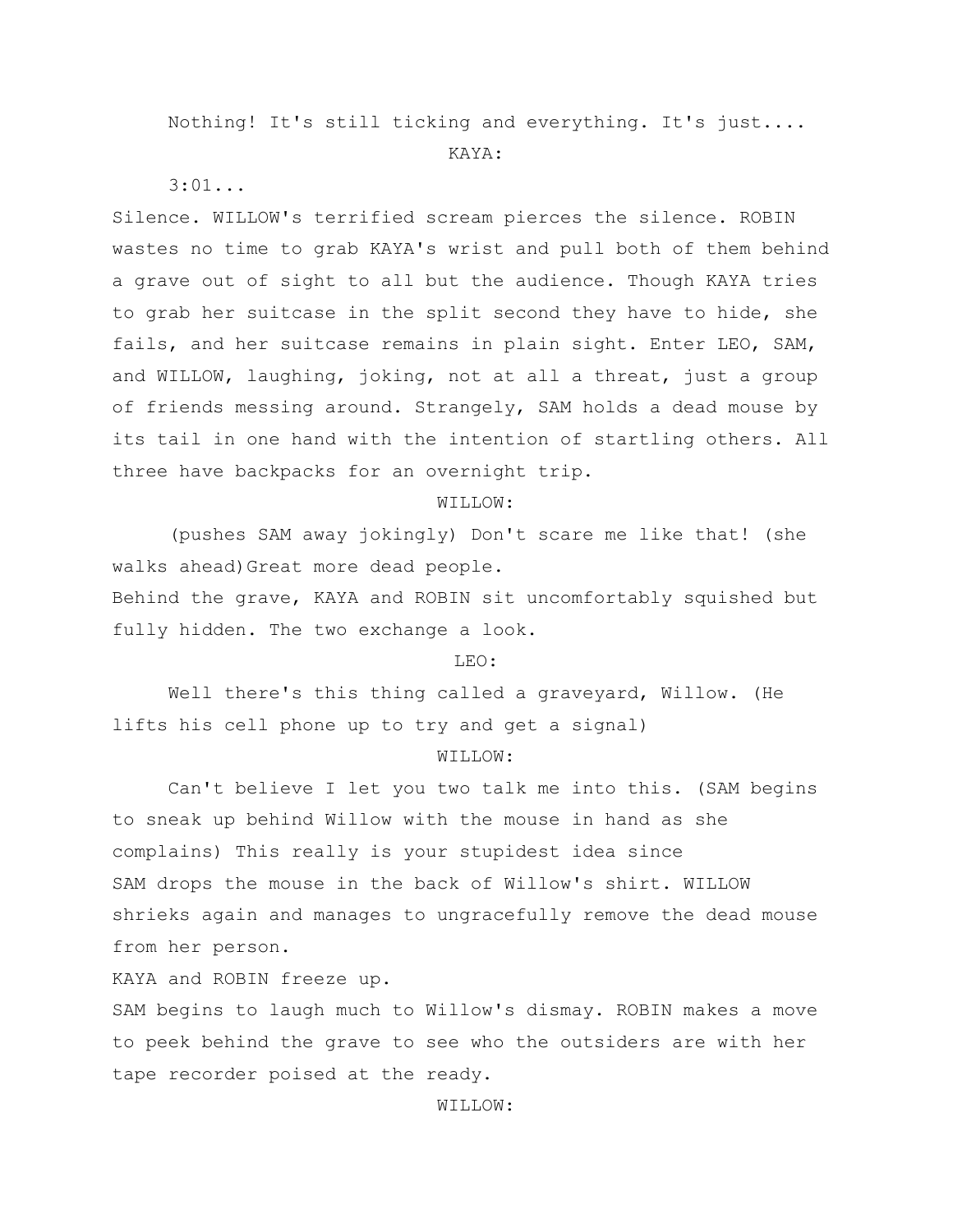I swear if you try that again I'll skin you.

KAYA pulls her back frantically upon hearing this and motions with her hands, pointing first to the others, then mimics the motion of decapitation, and lastly to Robin. At the same time, WILLOW tries to shove Sam again, but SAM moves out of the way and leans down to pick up the dead mouse again.

#### SAM:

Hey Leo if we don't find him, can we just keep this thing, tie a little string around its tail, call it Jamie? ROBIN looks over her shoulder and points back to the group skeptically.

# WILLOW:

You are such an asshole.

#### SAM:

What?! It's kind of cute... (he extends the dangling mouse towards Willow) If you squint

#### WILLOW:

Put that thing down

SAM obliges her tossing the mouse aside. It lands unfortunately close to Kaya and Robin. KAYA cannot help but flinch, and her movement causes an audible scuffle.

## SAM:

Did you hear something?

KAYA covers her mouth with her hand as if her breathing could be heard.

#### WILLOW:

Not going to work a third time, Sam, don't even try it. ROBIN probes at Kaya's arm with the tape recorder in hand, and KAYA swats her away.

#### SAM:

No I'm serious I thought I- (peers curiously at where Kaya and Robin hide but dismisses it)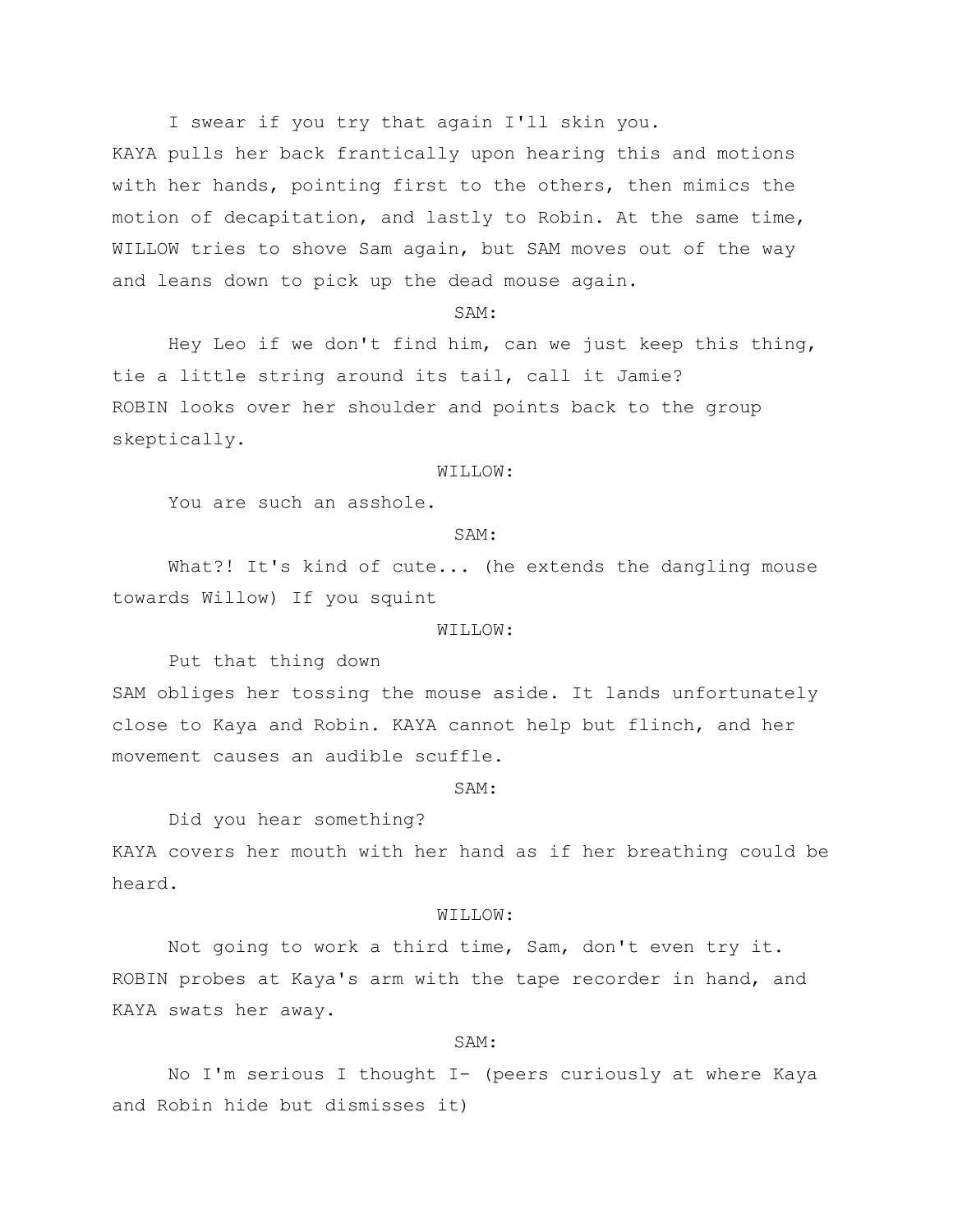Still no service (he lowers the phone and throws it back into his bag)

#### WILLOW:

Wait are you serious?

#### $T.E.$  $\bigcirc$ :

Looks like we're stuck here for the night.

KAYA and ROBIN look to one another wide eyed. WILLOW groans and stretches out on the ground with her feet propped up on a gravestone carelessly. Her backpack is left on the ground beside her. KAYA closes her eyes and lets her head fall back against the gravestone.

#### WILLOW:

Hilarious. Truly. It's really telling how eager you are to bunk with a bunch of corpses. SAM follows her lead to sit strangely but comfortably, perched like a cat.

# SAM:

Think they'll send out a search party for us? ROBIN tries to sneakily peek behind the gravestone with her tape recorder outstretched. KAYA grabs her, still with her eyes closed, and pulls her back once more.

# WILLOW:

They better not. My parents would kill me if they knew I was out here....Jesus this place gives me the creeps.

#### LEO:

Just think about what Jamie is doing right this second. Should give you a good laugh.

#### SAM:

Probably shitting his pants, jumping ten feet in the air everytime he sees his own shadow.

# WILLOW:

Is that really supposed to make me feel better?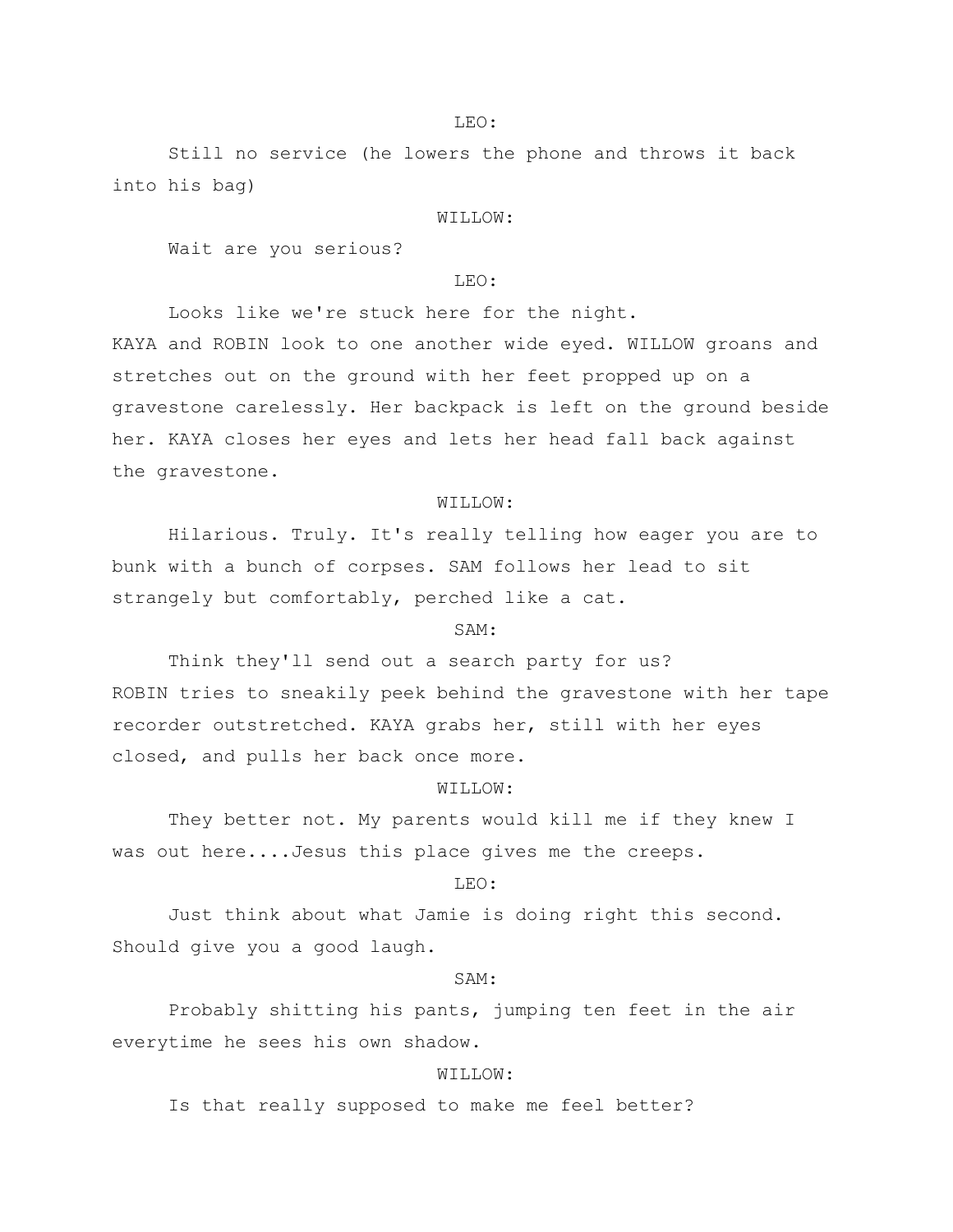#### LEO:

Relax, Willow. Poor guy probably just flaked and went home already. (He turns back to the graves Kaya and Robin huddle behind)

# WILLOW:

Well if he's at home warm in his bed, and we're stuck out here, I wouldn't exactly say we're in any position to judge.

#### SAM:

Since when are you so uptight? LEO narrows his eyes at something he sees and inches toward it slowly, towards where Kaya and Robin hide. KAYA and ROBIN stiffen upon hearing quiet footsteps coming their way.

#### WILLOW:

I just think that the second he realized he got separated, he would've called or texted or something like a thousand times at least.

#### SAM:

What? You think something actually happened to him? WILLOW:

I- I couldn't say, okay? I don't-LEO stops just close enough to almost be able to see Kaya and Robin hiding in plain sight.

#### LEO:

Hey guys. (he picks up the suitcase in his path instead) Someone else was here.

#### WILLOW:

What the hell....

Behind the gravestone, ROBIN elbows Kaya for leaving the suitcase behind. LEO places the suitcase in the center of the grove. WILLOW and SAM join him by his side, huddling on the ground with the suitcase before them. ROBIN cannot help her curiosity and pops up over the gravestone to see what is going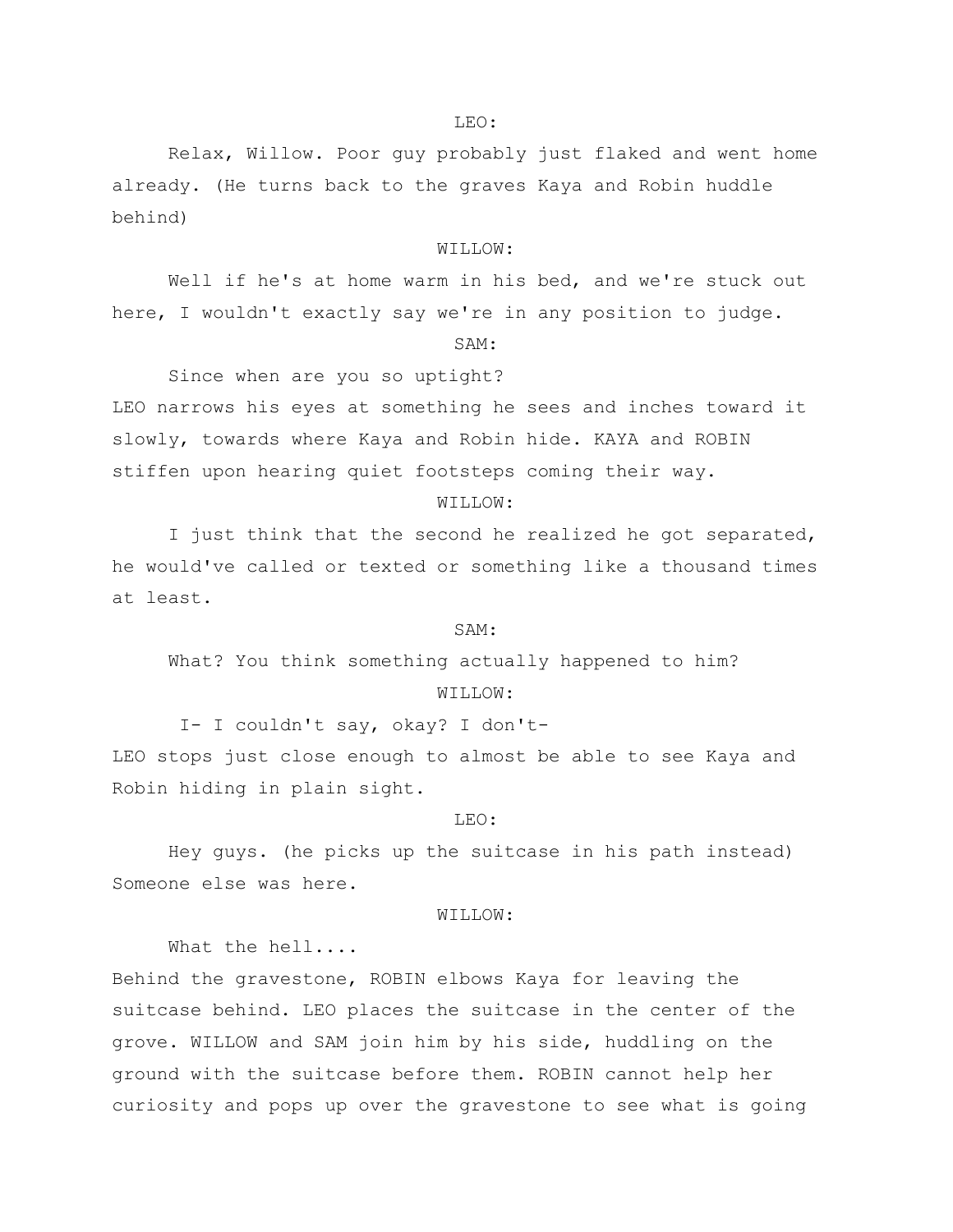on, so suddenly that when KAYA tries to stop her, she cannot. None of the trio notice.

WILLOW:

It's so...old.

# LEO:

Who's betting the owner is buried here?

WILLOW elbows Leo. ROBIN stands up quietly, with KAYA following suit reluctantly, and the two slowly sneak behind the group amidst the graves at their backs.

#### SAM:

Maybe it's a prop for a movie or for a play someone put on or something.

LEO reaches out to open the latch.

# WILLOW:

Seriously? Who's going to put on a play in a graveyard? LEO clicks the latch open.

#### WILLOW:

Wait! (LEO, KAYA, and ROBIN all freeze. WILLOW closes the latch, unwilling to be in contact with the strange object longer than she has to) Come on, I have a bad feeling about this. This was clearly left behind, and I don't....

WILLOW turns her head to glance around, just as KAYA and ROBIN dive behind a grave, out of sight to all.

# WILLOW:

(hushed) I don't really feel like running into its owner right now.

#### $T.E.$  $\bigcirc$ :

If someone left this behind, it was clearly a long time ago, can we just-WILLOW glares at him.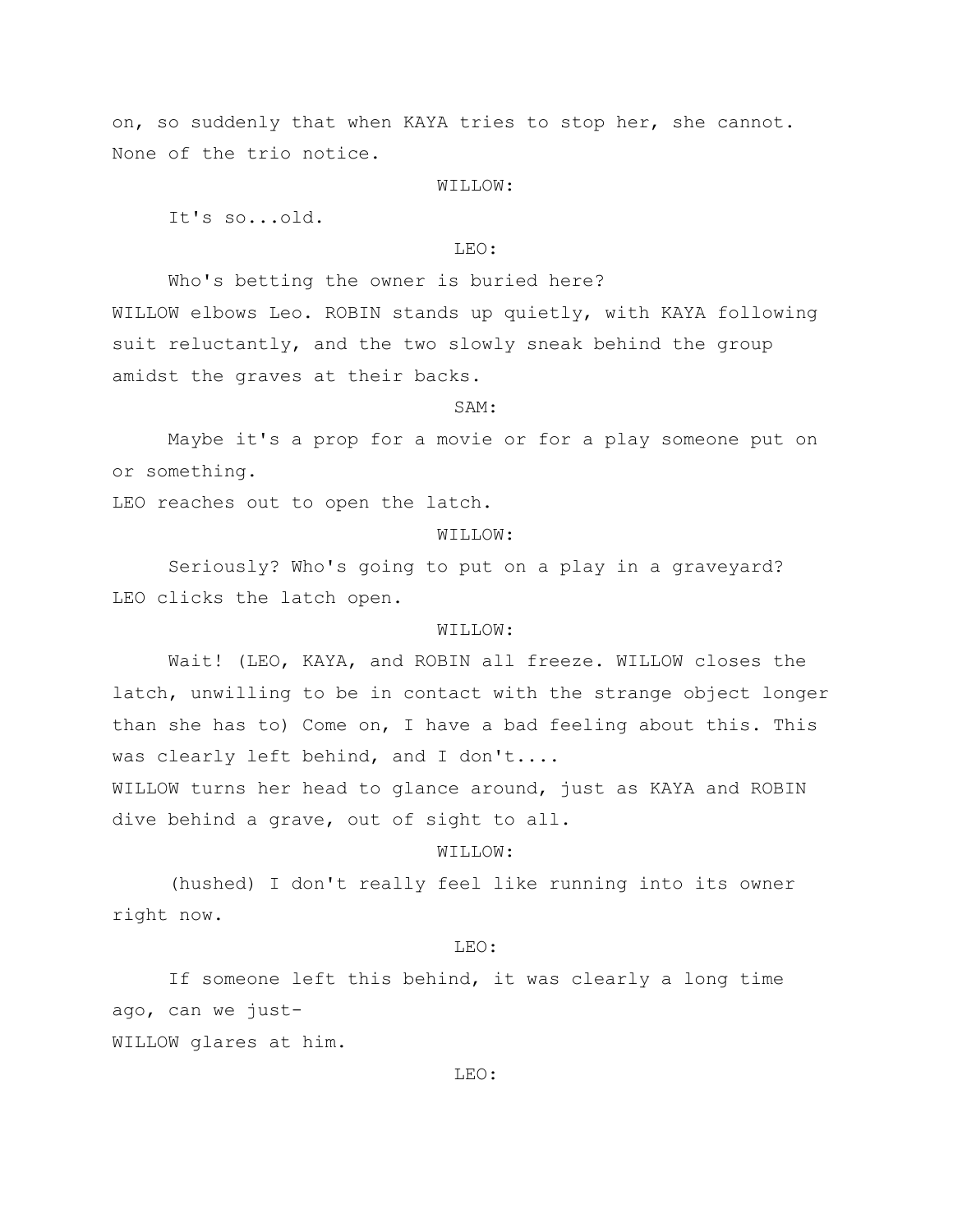Ok fine all cowards in favor of tossing the suitcase unopened raise your hand.

WILLOW raises her hand, followed by SAM sheepishly. At their backs, KAYA's hand shoots up from behind the gravestone. The quiet sounds of a scuffle causes the trio to pause. ROBIN manages to grab Kaya's arm and pull her down, just as SAM and WILLOW whip their heads around at the disturbance.

#### SAM:

What the hell was that?

With Sam and Willow occupied, LEO hurriedly clicks the latch open once more and opens the suitcase. It sits before them opened at a 90 degree angle towards Leo, Willow, and Sam. WILLOW and SAM turn back to the suitcase, thoroughly spooked.

WILLOW:

So much for democracy.

#### LEO:

This is a democracy. I've vetoed your decision. SAM slowly reaches into the suitcase and takes out a single silk glove, holding it with just two fingers out in front of him.

WILLOW:

Jesus, don't touch that.

# SAM:

(slyly leans in to sniff the dangling glove and pulls away immediately) Smells prehistoric.

ROBIN snorts from behind the gravestone. SAM, WILLOW, and LEO turn their heads around, startled.

#### SAM:

Ok don't tell me you didn't hear something that time….Think we've stumbled upon a crime scene?

WILLOW:

Oh god we're gonna get murdered.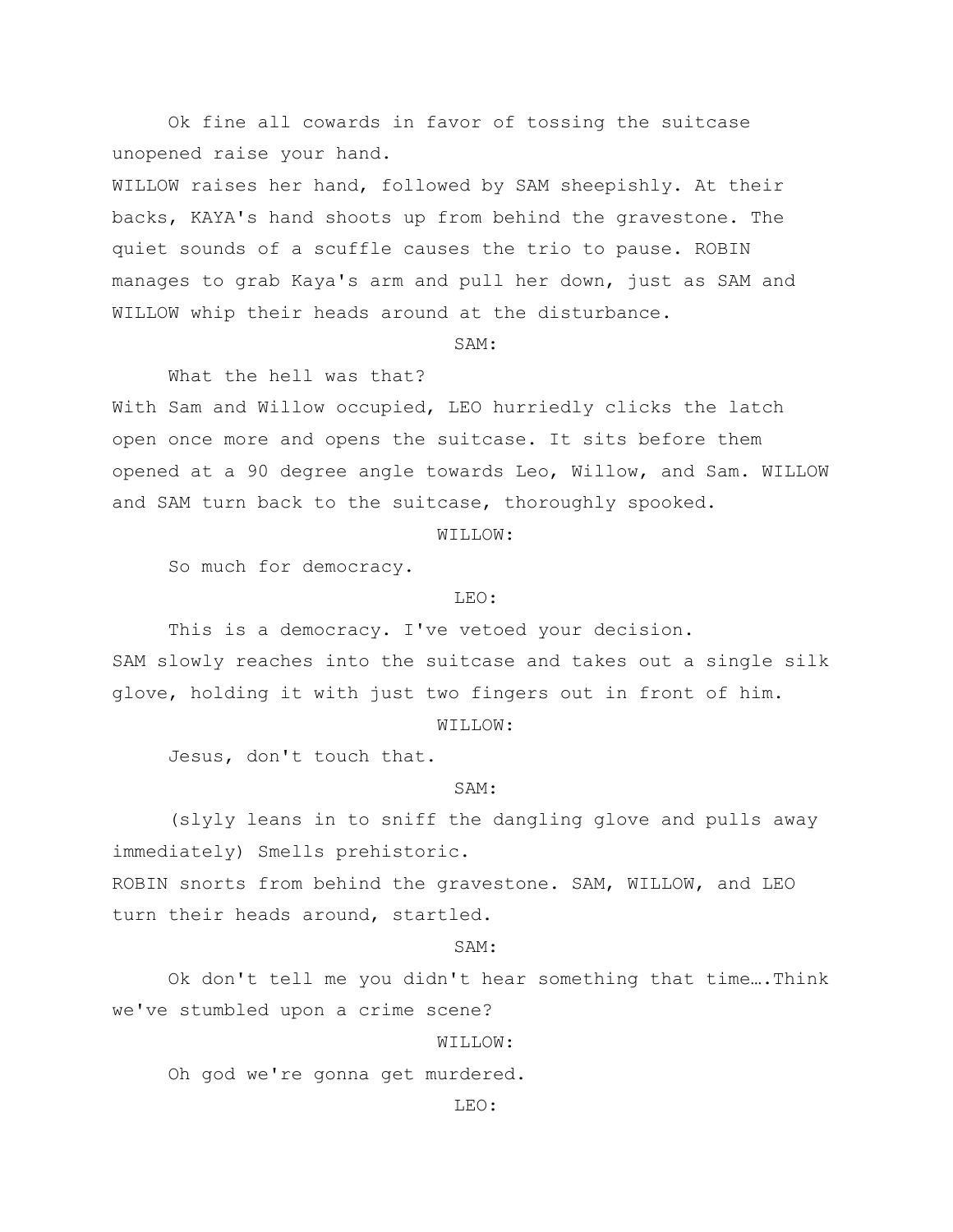No one's getting murdered; it's probably just- (a premature realization draws upon his face) Ok I get it now. Real funny Jamie. (LEO gets up from the ground. WILLOW and SAM exchange a look before cautiously following) Come on quit hiding around already; you got us.

#### WILLOW:

…Jamie? We're sorry, okay?! LEO slowly walks to the graves where Kaya and Robin hide behind, with WILLOW and SAM behind him.

# WILLOW:

We really didn't mean to get separated. It just happened-(The quiet sounds of scuffling cut her off)

#### KAYA:

(furious barely audible whisper) Move! All goes silent. WILLOW, LEO, and SAM exchange a terrified look. WILLOW:

Guys I don't think that's-

KAYA and ROBIN pop up from behind the grave, standing before the trio. KAYA has grabbed onto Robin's shirt sleeve, dragging her up with her unwillingly. ROBIN shyly extends the tape recorder towards the trio.

WILLOW, SAM, and LEO stumble back slightly and look on in silent, frozen horror.

# KAYA:

(She attempts her best at politeness with an awkward smile on her face as if she's been caught) Sorry. Hi. I'm Kaya. That's...that's my suitcase. I uh-We didn't mean to eavesdrop; I just thought you were a bunch of weirdos hanging around a graveyard, and you're clearly not so...(She seems to finally take in their horrified expressions) Oh uh that's Robin. She's harmless. (She tilts her head and whispers to Robin with the same nervous smile stuck to her face) Robin say hi (ROBIN waves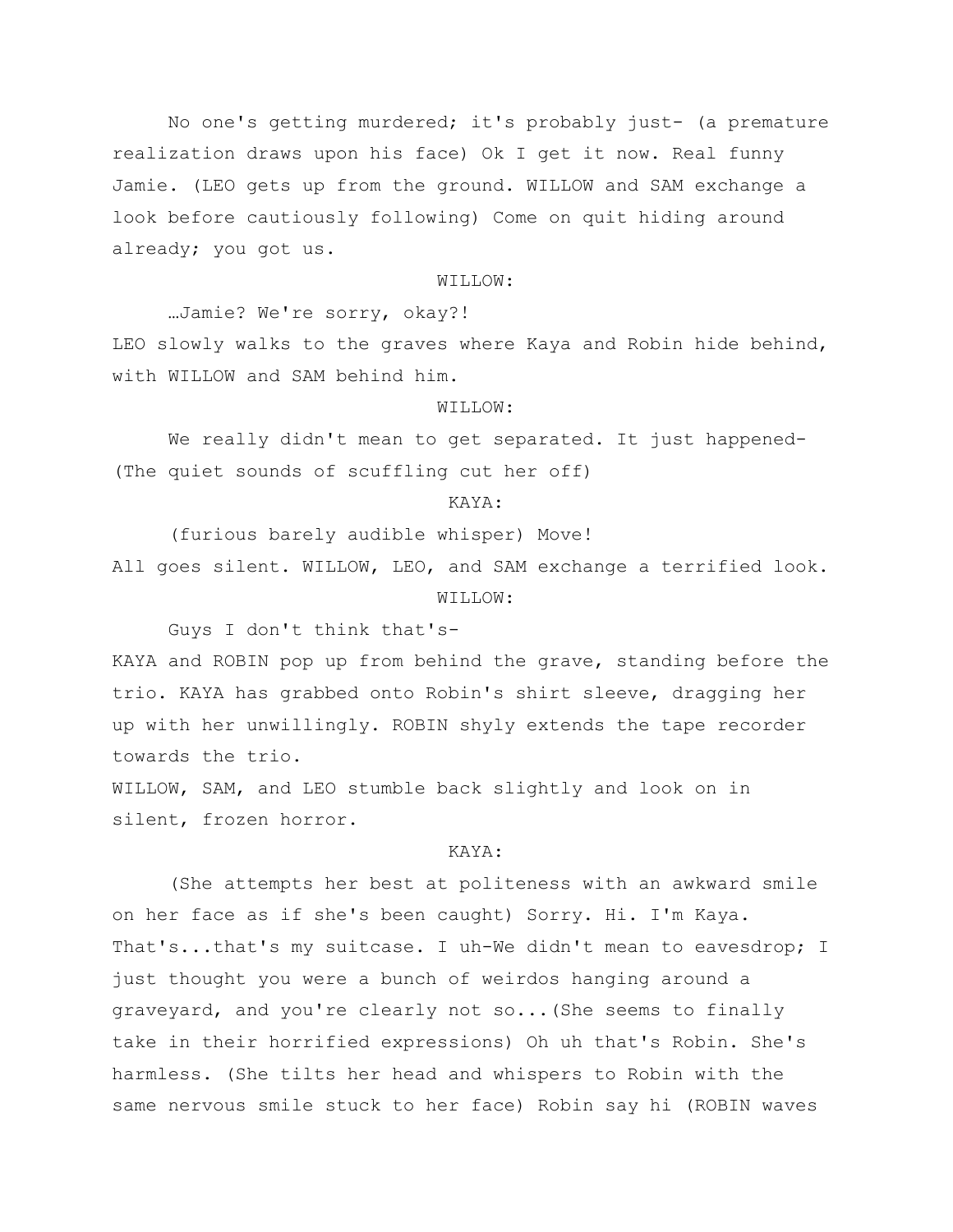awkwardly with the recorder in hand. KAYA seems to realize just how strange Robin appears) Oh god- put the tape recorder away. (to the trio) Look I've been wandering around for hours I justwe need to....(She gives up on formalities, and her words come out rushed and frantic) Can you please just point me the way out? Please?

A beat. The shock abruptly wears off. LEO, WILLOW, and SAM take off running, yelling their heads off, scrambling to not be left behind. Exit LEO, WILLOW, and SAM, leaving the backpacks behind.

#### KAYA:

Wait! Come back! What the hell did they see that made them so afraid of me?

#### ROBIN:

(jokingly) Maybe it was the transparency. KAYA scoffs, furious. She pauses and first walks, then runs off after them. Exit KAYA.

# ROBIN:

Kaya where are you going?!...Kaya!! (She tries to go after her, but Kaya's already gone, and ROBIN is left standing in the center of the grove, alone)

## **Act 1: Scene 4**

ROBIN simply stands there, unable to figure out what to do. Then...in one of the trio's backpacks, a phone screen lights up, and it begins to ring. ROBIN nearly jumps at the sudden noise. She settles down on the ground and reaches into the backpack to take out the ringing phone. She has no idea how it works or how to answer it. The ringing suddenly stops, and ROBIN drops the phone in surprise. Enter KAYA from the opposite side to which she left. ROBIN looks as surprised to KAYA, as KAYA is to see her.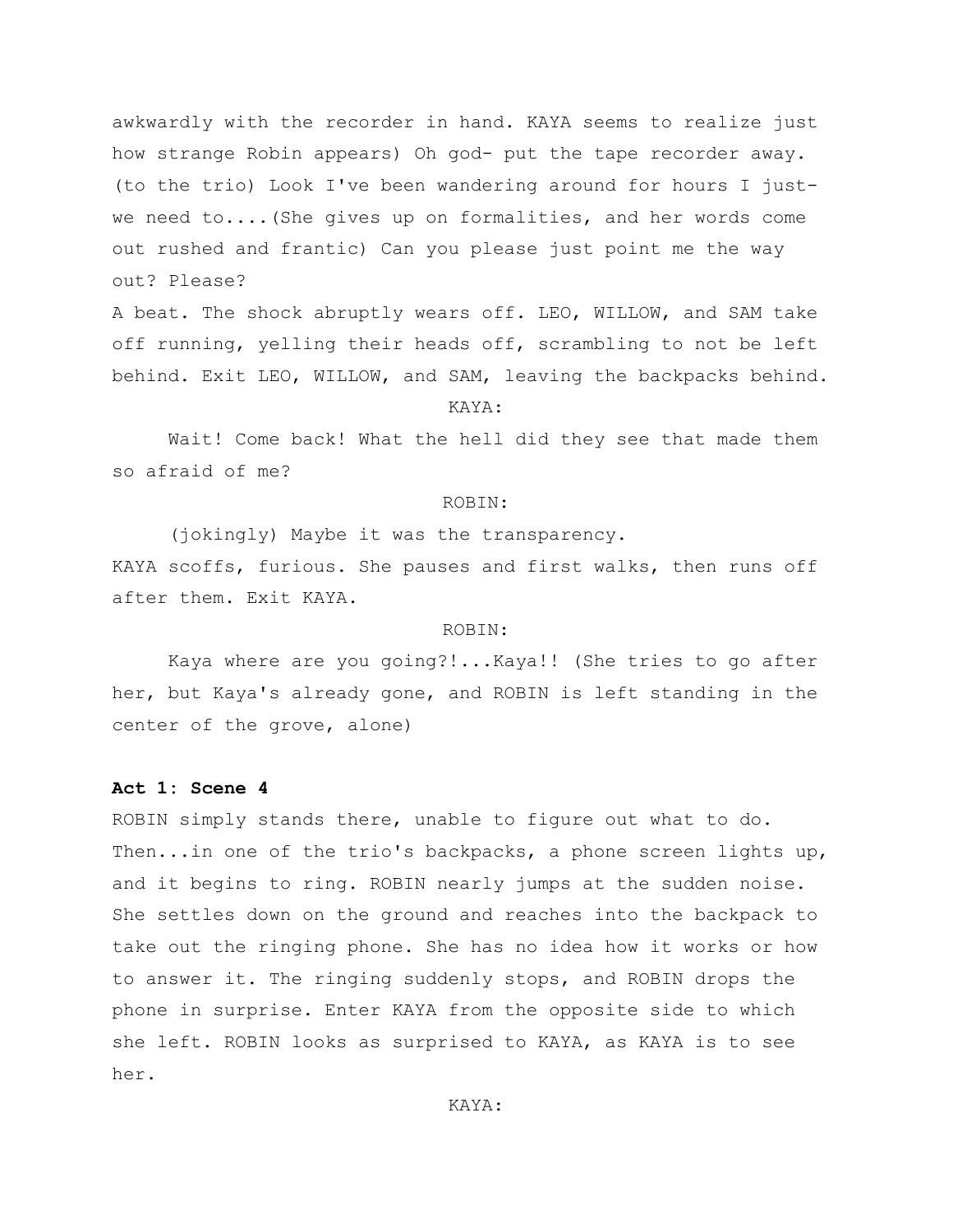No no there's no way.

Exit KAYA, desperately. Mere moments later, enter KAYA from the opposite side, at the end of an endless circle once more.

ROBIN:

(looks at Kaya incredulously) How'd you-

KAYA:

This can't be possible!

ROBIN:

Did you catch up with them?

# KAYA:

They were just there. I mean I was running towards them, but they were getting farther away, and I was getting slower. But they were there; I swear they were right there...and then it's like...they just...they just weren't.....and I ended up back here somehow. Right where I started.

ROBIN:

How does that-

# KAYA:

It doesn't! It doesn't make any sense! Nothing makes sense anymore, and you don't seem to care at all!...Is this what you wanted? Is that why you're out here?

ROBIN:

(quietly) ...I'm just looking for ghosts.

# KAYA:

And you think you found one, don't you?!

A beat. Robin doesn't answer her. She doesn't need to. KAYA

snatches the recorder out of Robin's hand.

# ROBIN:

Hey! Be careful! (reaches for the recorder, but KAYA pulls back)

# KAYA: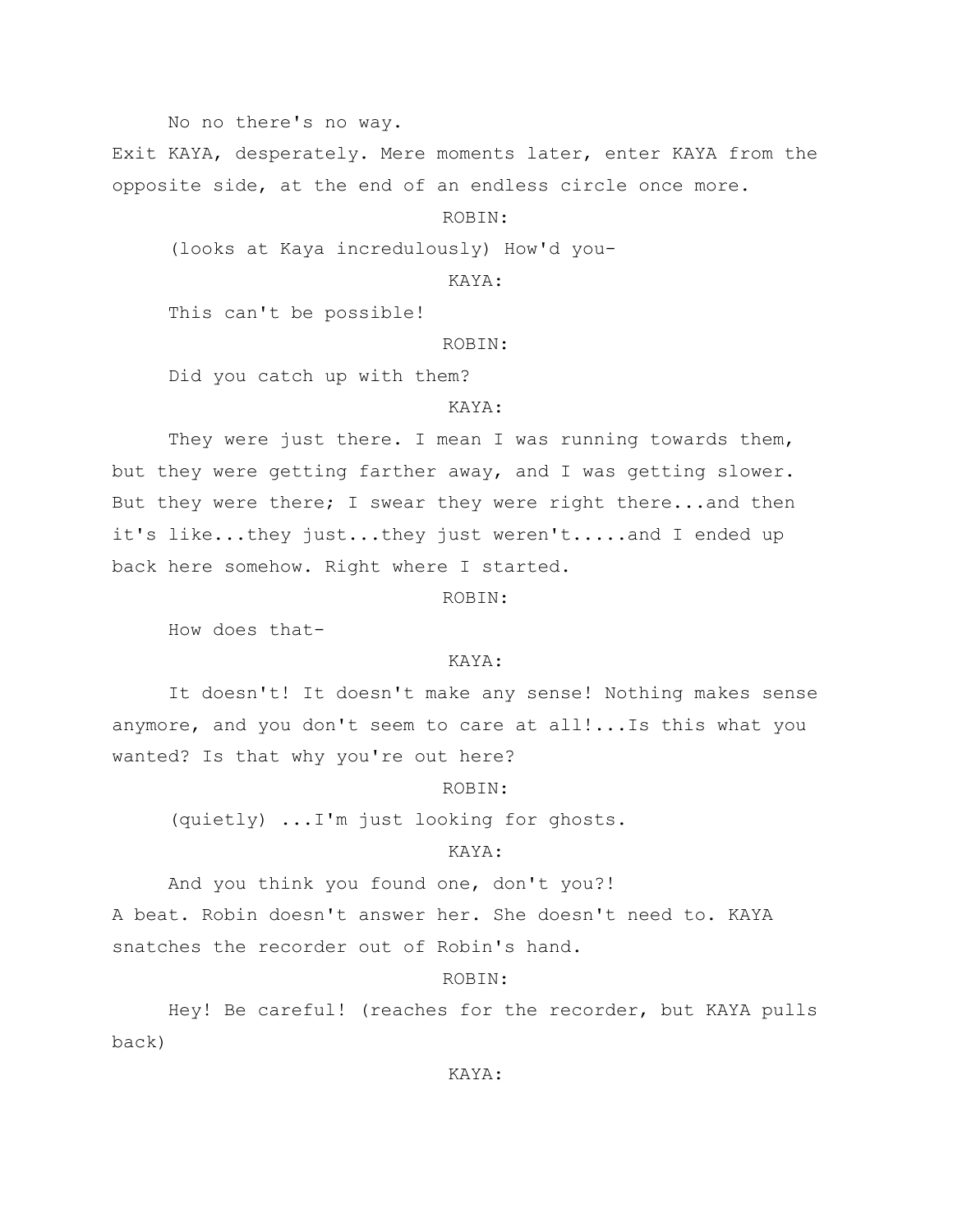(dryly, angrily) This is Kaya Castello speaking. Still speaking. For this entire time we've been traipsing around like crooks on the run, I've been babbling into this tape....box...thing, and for what?! ROBIN: Kaya give that back!

# KAYA:

I'll still miss my train, (ROBIN tries for the recorder again, but KAYA is too quick for her and turns her back on her taking a few steps away) Miss everything because somebody has been leading me in circles

#### ROBIN:

I haven't!

#### KAYA:

(she begins to laugh in exhaustion) I'm never getting out of this town, am I?

#### ROBIN:

Kaya...

KAYA sucks in her breath and rights herself. She turns back and walks to Robin.

# KAYA:

Enough of this....for real this time. I'll find my way out with or without you....(almost mockingly to the tape recorder) Signing off: August 9th at Saint Virgil's Cemetery. 4...5...am? (She takes Robin's hand and turns it over to look at the watch's face) God it feels like it could be even later-KAYA gasps and stumbles back upon seeing the time. The tape recorder slips out of her hands and falls to the ground, unintentionally. It cracks at their feet.

# ROBIN:

No! (She falls to the ground, desperately trying to put together the broken pieces) No! No! No! No!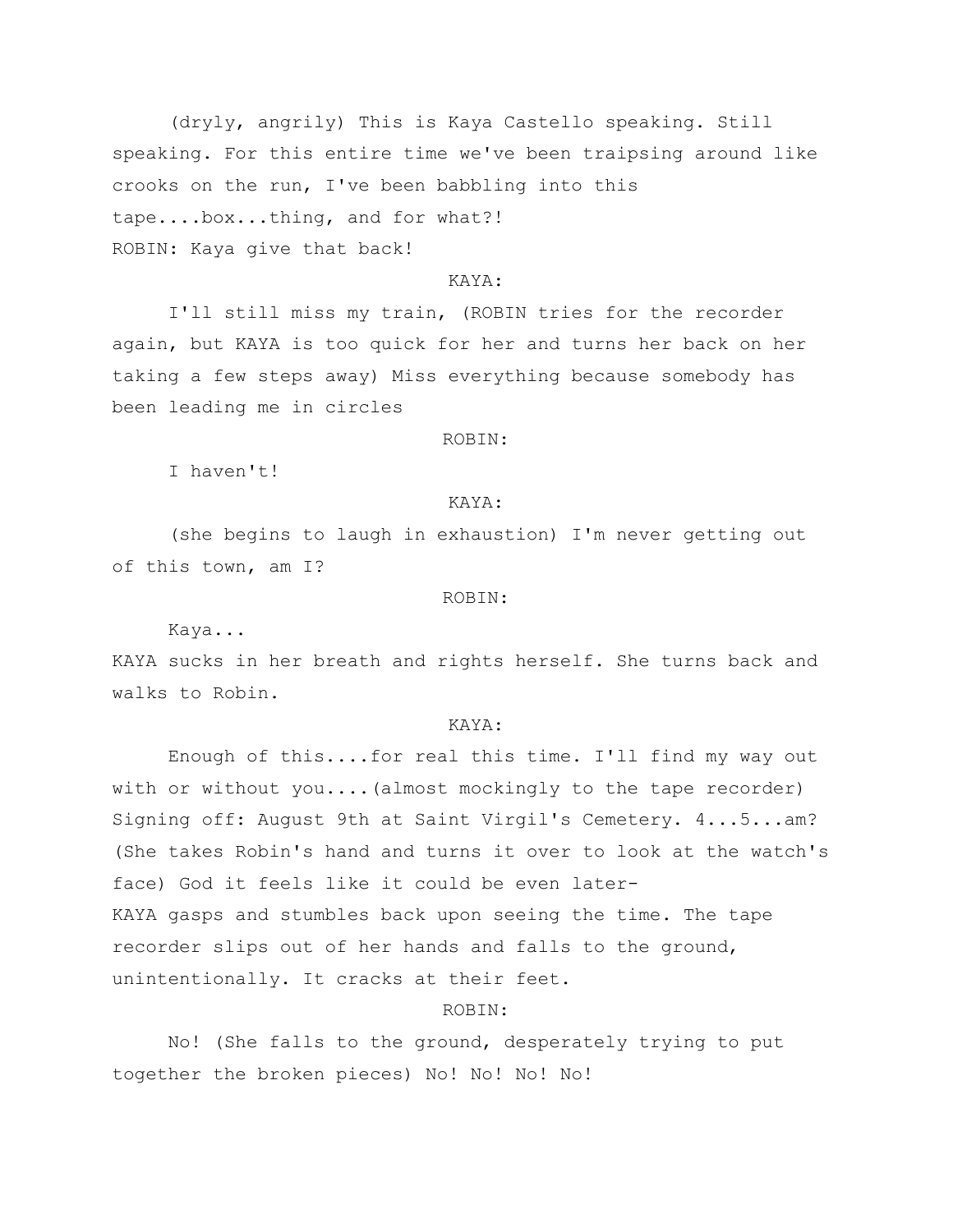KAYA stands back. The loss of all reason and logic to what she saw has visibly shaken her. It's the final straw. ROBIN fumbles with the parts to no avail.

#### KAYA:

(hushed) It really stopped.

# ROBIN:

(she throws the broken tape recorder back to the ground and stands) Why would you do that?! What the hell is wrong with you?! What is wrong with you?!

# KAYA:

(her voice remains shaky and hushed, almost in disbelief of her own words) 3:01. Look for yourself.

#### ROBIN:

What are you talking about?!

# KAYA:

Look.

ROBIN slowly checks her watch, staring down at its face. The realization comes slowly.

# KAYA:

It's like time stopped....We're back where we started....and time has stopped. ROBIN sinks down to the ground with her back against the gravestone, the remains of her tape recorder by her side. KAYA slowly follows suit, sitting by her side.

#### KAYA:

(quietly) I'm sorry.

# ROBIN:

What does it matter? If we're really stuck out here forever?

#### KAYA: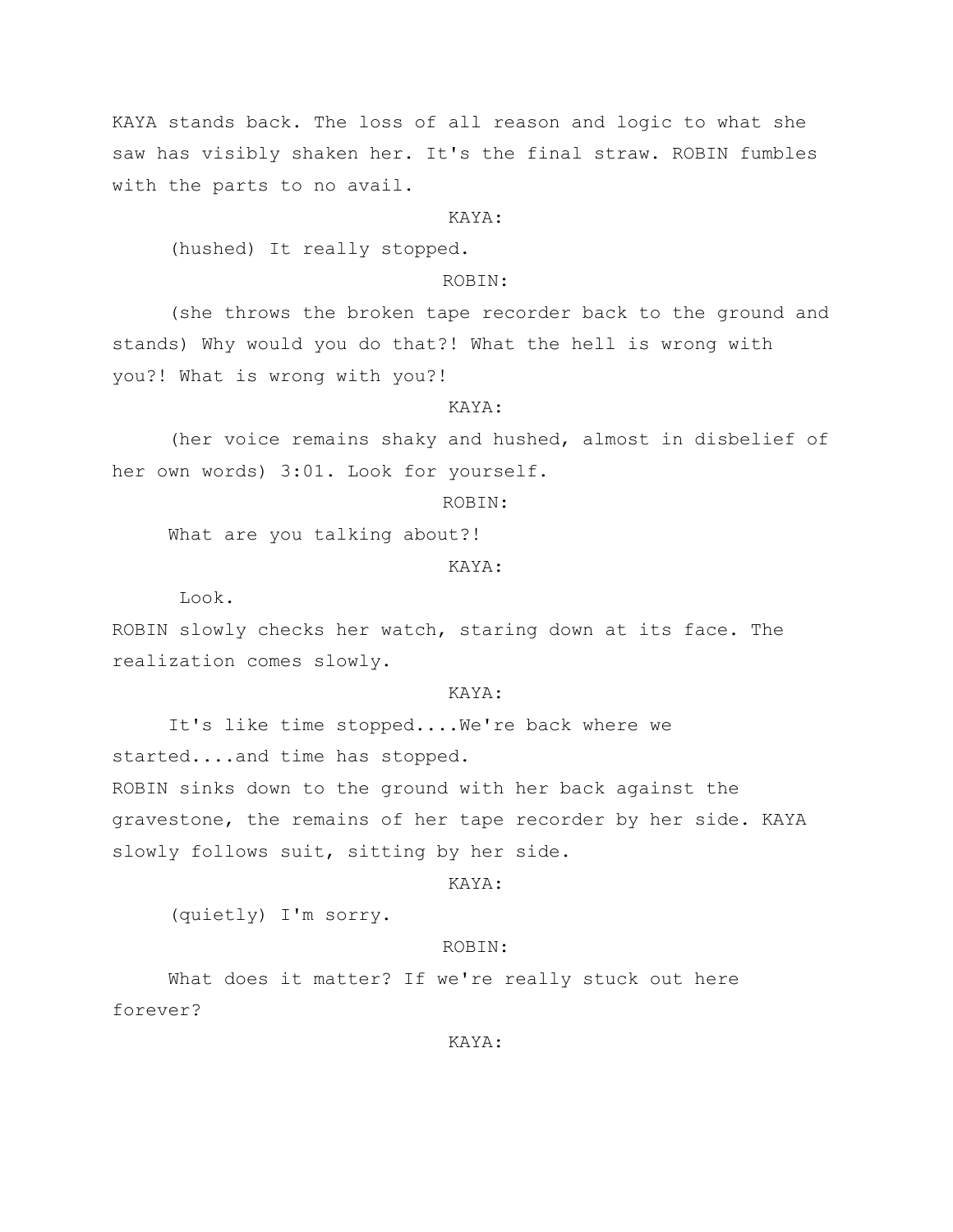Forever's a long time. When I left home, I thought it was forever....but now I'm sorry that I ever left....That matters for something right?

#### ROBIN:

You'll get out of here. I know you will, at least.

# KAYA:

And do what? Maybe it's...maybe it's better that I'm here. I don't have to choose whether to stay or to go…..And I'm sorry I'm not a ghost worth finding.

#### ROBIN:

I just wanted it all to mean something.

# KAYA:

Doesn't it?

# ROBIN:

...you know about six thousand people are buried in this cemetery...and over a hundred of them died on its land. Mysteriously, without rhyme or reason. They were just gone. Over a hundred just like that. I read that somewhere...read a lot about this whole place after my sister died.

#### KAYA:

...how did she die?

#### ROBIN:

I was hoping to ask her that.

# KAYA:

(jokingly) And instead you got saddled with...me.

# ROBIN:

I don't mind. I mean I did mind at first (KAYA begins to laugh) quite a bit actually, but if nothing else, I know I won't be lonely. Guess the song works after all...

#### KAYA:

How did the melody go again?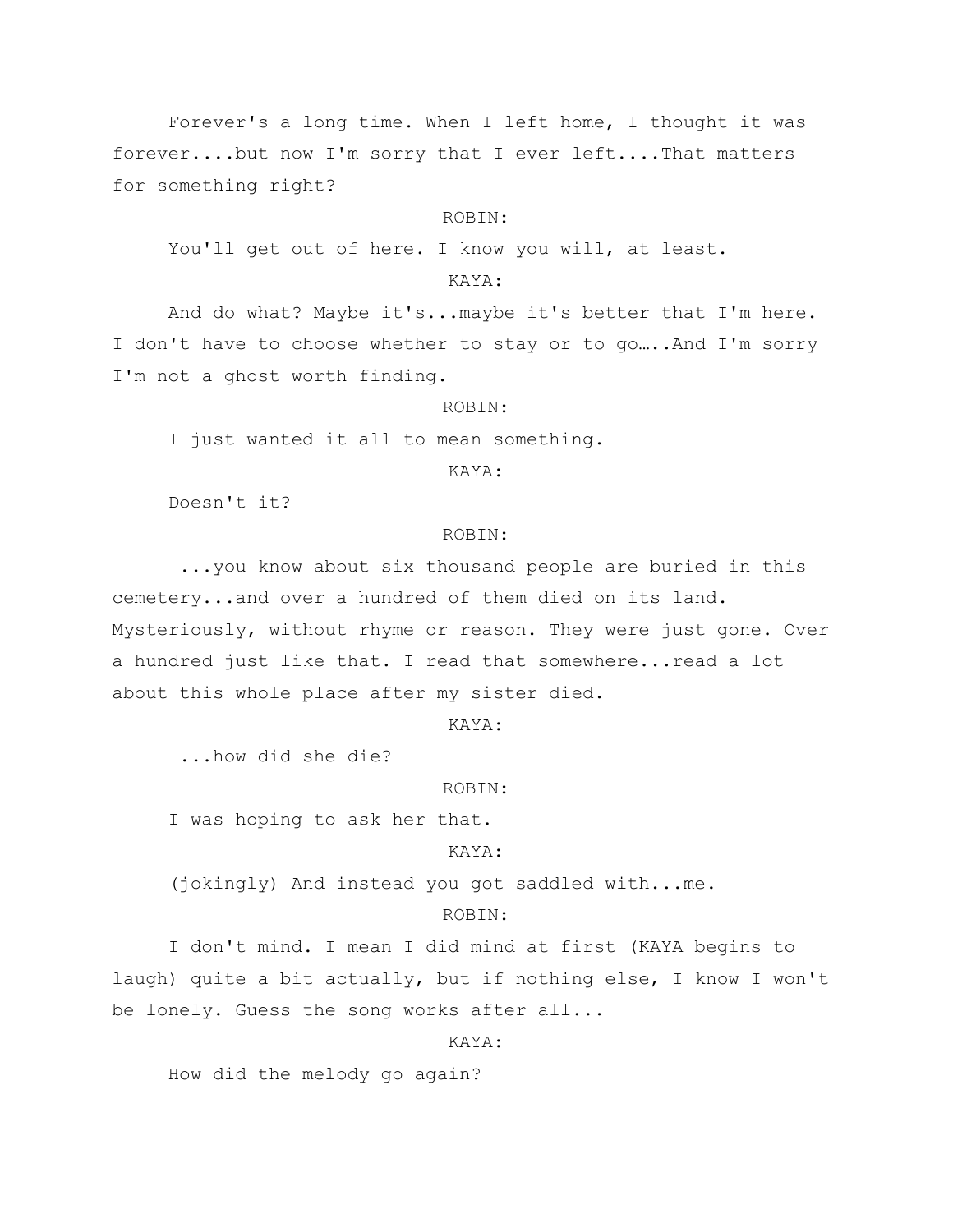ROBIN hums a few bars. KAYA pauses, getting the hang of the way the song goes, then joins in, quietly. Their humming blends together. The phone by the backpack begins to ring once more, a cheesy obnoxious ringtone.

# KAYA:

What is that?

# ROBIN:

(picks the phone up) I think it's a phone.

# KAYA:

A phone?!

#### ROBIN:

(she peers at the screen) Incoming call from...Jamie. Hey weren't those weirdos looking for a guy called

# KAYA:

Answer it, Robin! What are you waiting for?!

# ROBIN:

I don't know! Why would I know how- I mean look at this thing!

KAYA and ROBIN fumble with the touchpad pressing random buttons far too aggressively, fighting over who holds the phone, until they accidentally manage to accept the call. Loud staticky sound resounds from the other side.

ROBIN:

Did it...did it work?

#### JAMIE (PHONE AUDIO):

(frantic) Hello?! Leo, can you hear me?! ROBIN is so startled she drops the phone, and KAYA scrambles to pick it back up.

# KAYA:

I can hear you, but I'm not Leo.

JAMIE (PHONE AUDIO):

Who are you then?!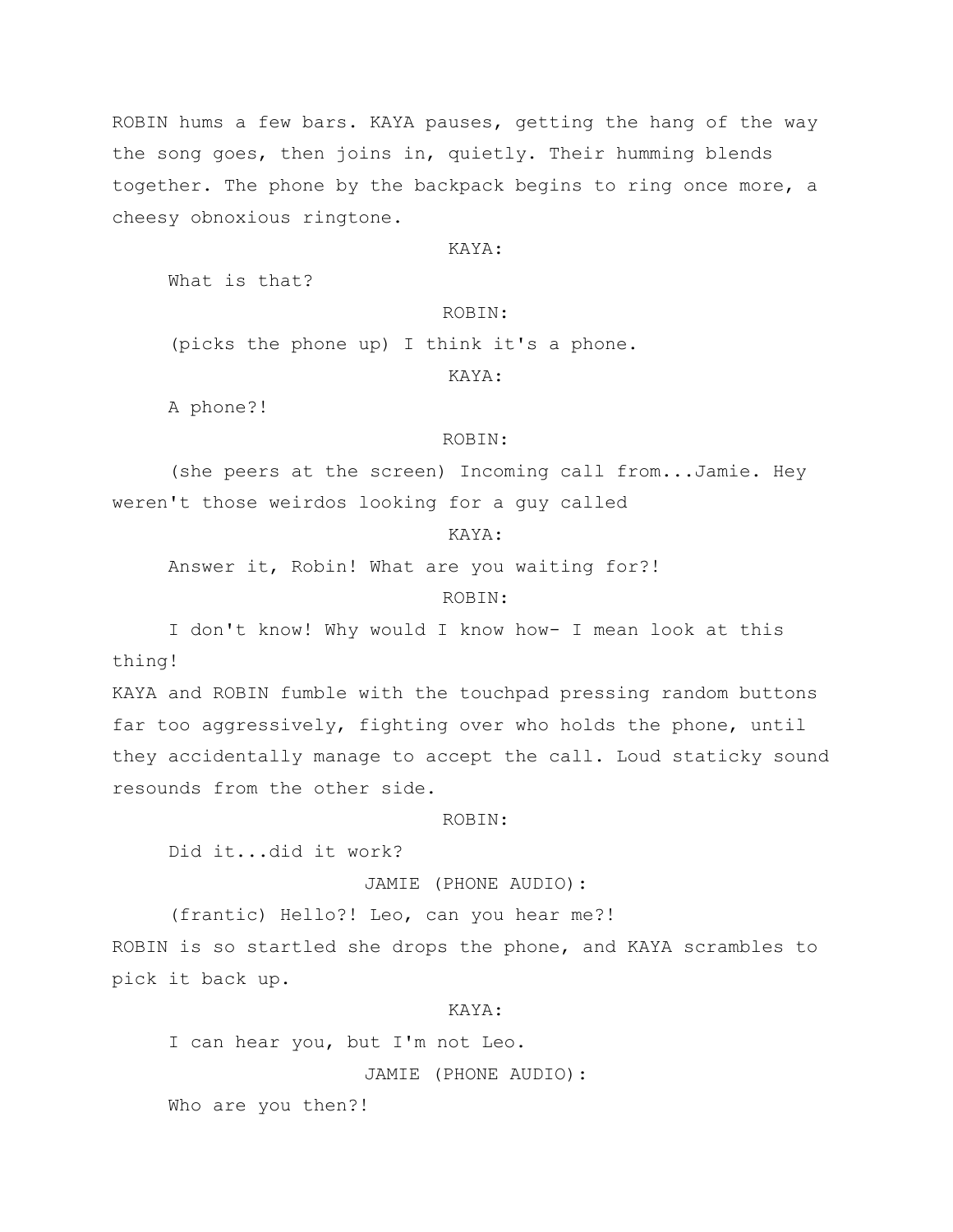#### KAYA:

I- I'm Kaya. I think we just saw your friends, but they ran off. I'm sorry.

The audio on the other side becomes garbled, indiscernible.

# KAYA:

Hello?!

JAMIE (PHONE AUDIO):

Listen I have no idea where I am. You have to get help.

KAYA:

But I'm not-

# JAMIE (PHONE AUDIO):

I don't care who you are, just please get me out of here! The audio becomes garbled once again, as if the connection is slowly fading.

# KAYA:

I can't hear what you're saying!!

#### ROBIN:

(grabs the phone out of Kaya's hand) Jamie!...What year is it?

JAMIE (PHONE AUDIO):

What?!

ROBIN:

Just answer the question! What year is it?!

JAMIE (PHONE AUDIO):

It's 2014, who the hell are y-

The call cuts off abruptly, and the phone's light shuts off.

#### ROBIN:

(quietly, shakily) So if it's 2014 for him...1954 for you...and 1984 for me then-

#### KAYA:

1984?! You're from 1984?!

ROBIN: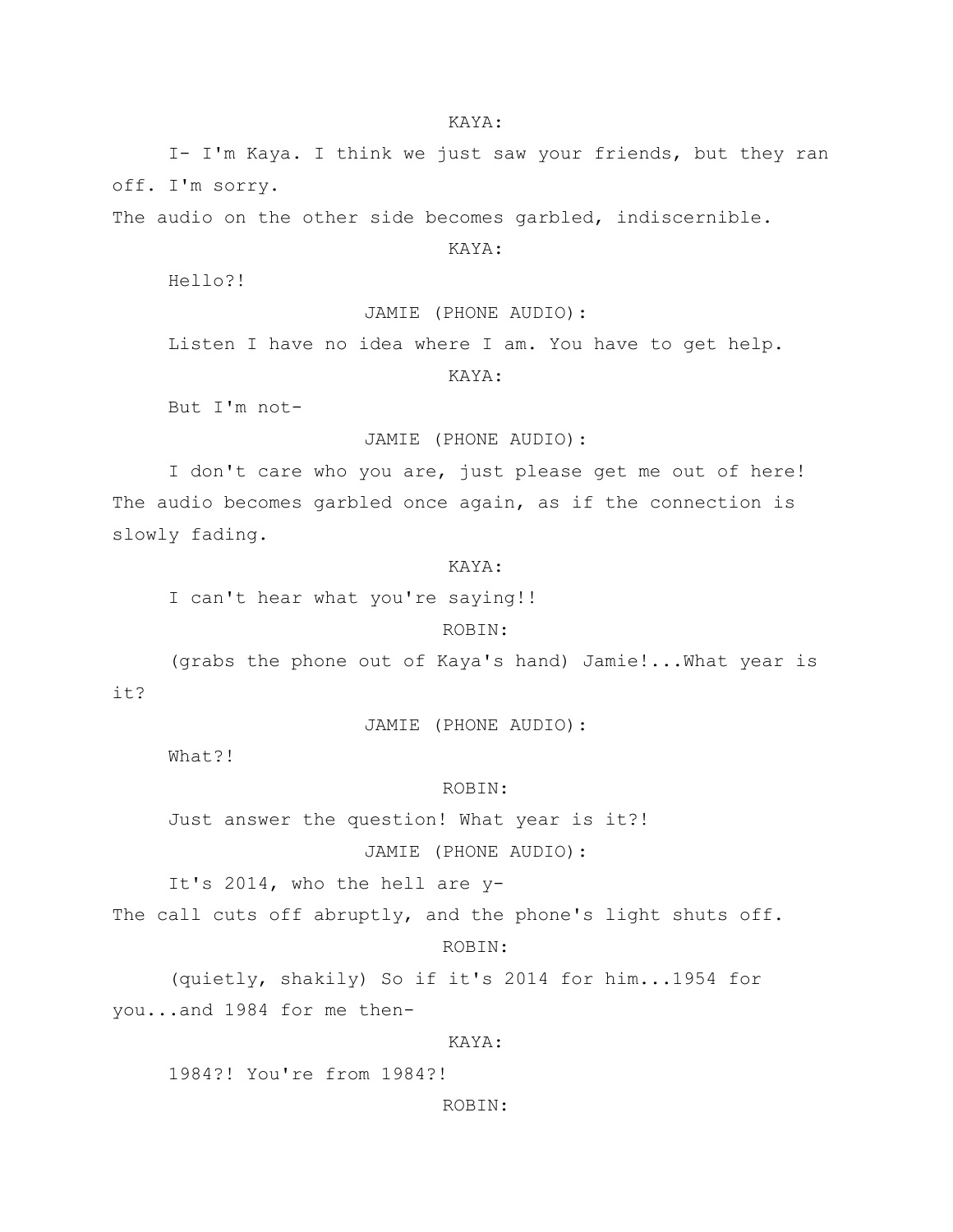#### KAYA:

(slowly begins to take charge, acting more determined than she feels) No. No this can't be it. It's not. There's still time for us, and we're going to get out of here. You and I, we'll make it out, okay?

#### ROBIN:

How?!

# KAYA:

(takes a few steps forward then stops suddenly.) If we go forward, then we end up right where we started.

## ROBIN:

Exactly?! We're stuck.

# KAYA:

So we don't go forward. (She turns towards Robin) If it really is 2014, we don't need to go forward.

ROBIN:

...we have to go back.

# KAYA:

Exactly. Retrace our steps.

# ROBIN:

(jokingly) 60 years is a long journey to walk backwards. KAYA cautiously begins to retrace her path from hiding behind the graves up until standing in the center of the grove, as she was at the start.

#### ROBIN:

What now?

KAYA takes a step backward towards where she first came from. Nothing...and then... The church bells ring three times. ROBIN slowly gets up off the ground. The two face one another in the center of the grove.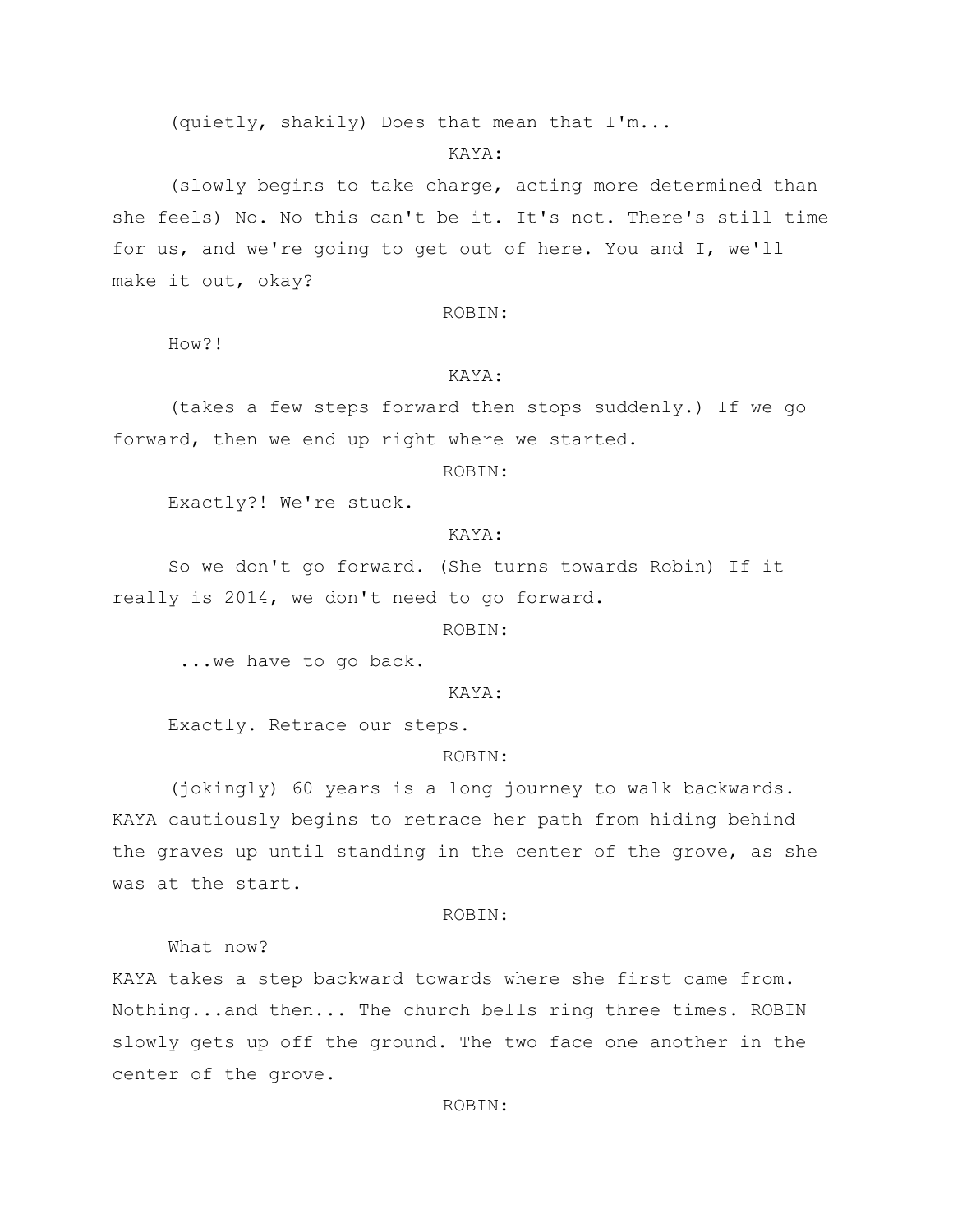You really think we'll make it?

#### KAYA:

I don't know….Go right the way you came. No stopping....Even if you see something...or someone else....I have no idea if this'll work but...we have a shot, and that's enough for me.

#### ROBIN:

Where are you going to go...once you make it out?

# KAYA:

(a slow smile begins to spread over her face) I'm going to catch my train.

ROBIN nods. KAYA turns to leave.

#### ROBIN:

Kaya-

KAYA stops and turns back.

ROBIN:

Good luck.

#### KAYA:

You too Robin.

ROBIN walks backwards for a few steps, then turns and runs the way she came. Exit ROBIN. KAYA slowly walks in her respective direction. She takes a moment to look up and around the endless woods, as she did when she first arrived. Then, she's gone. Exit KAYA. The broken pieces of the tape recorder, and the old suitcase are left behind, forgotten. All is still and silent.

#### **Act 1: Scene 5**

Enter JAMIE, flashlight in hand, terrified, alone, and still desperately lost.

#### JAMIE:

Hello?! Who's there?!...Anyone?!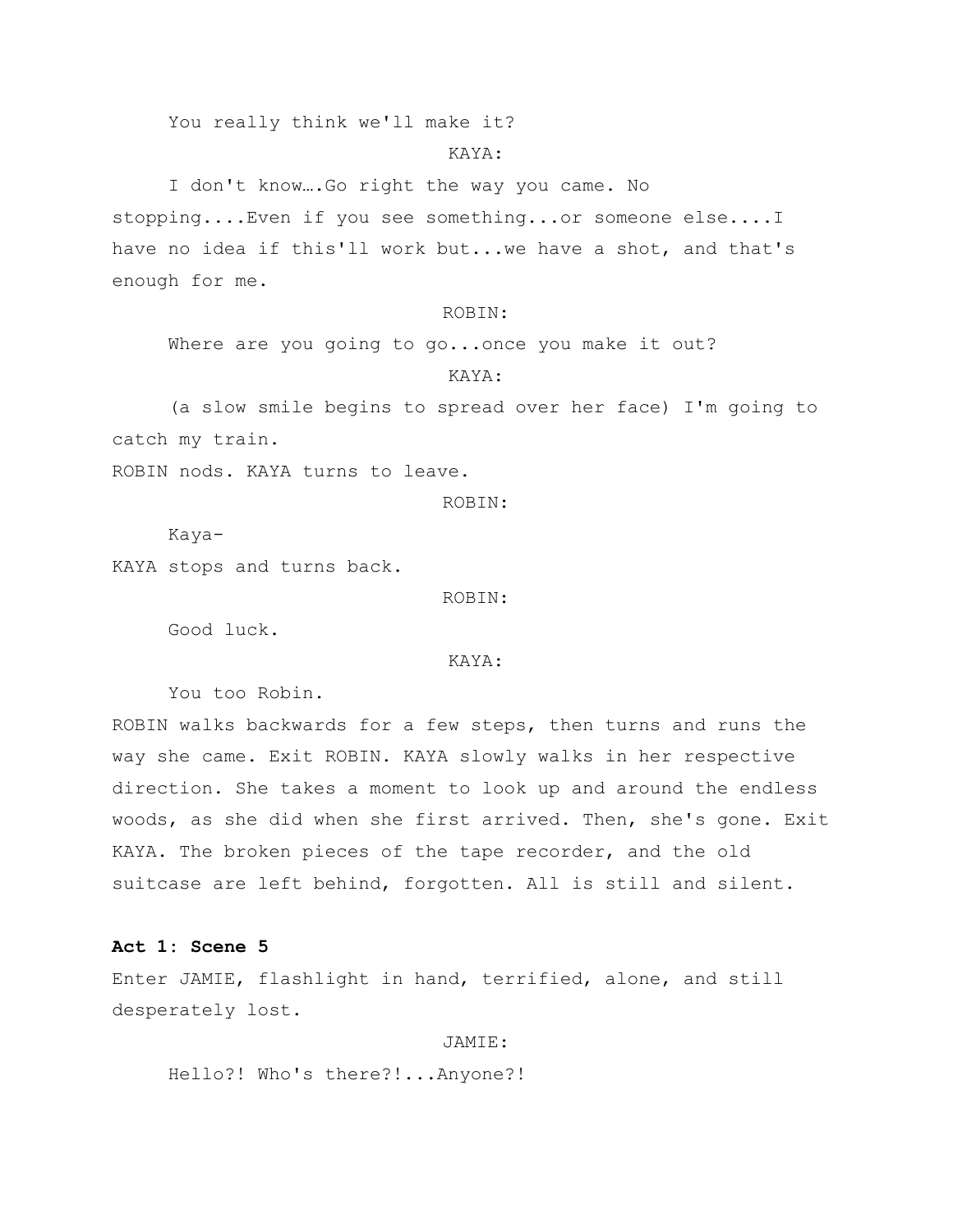He sees the suitcase open on the floor and approaches it slowly. He squats down to inspect the strange object closer. Just as his hand brushes over the suitcase, a small red light switches on behind him, from the broken tape recorder. The noises that come from it are garbled, intermittent with static, remnants lost to time.

JAMIE whirls around to the sudden noise, startled. He turns the flashlight on it, as if it were some kind of defense and illuminates the tape recorder.

The tape recorder spurts out glitchy passages of Kaya and Robin's recordings, their words barely discernible, short bursts of songs, news reports, unknown voices from Robin's previous recordings. A beat.

The recorder's static quiets for a moment. JAMIE raises his flashlight's beam up to the two graves behind the tape recorder, the very ones Kaya and Robin sat leaning against before, and with the beam of light finally reveals what they say: "Kaya Castello Born December 21 1937 Died August 9 1954" "Robin Sawyer Born March 12 1966 Died August 9 1984"

Robin's distant, ghostly hum fills the air.

JAMIE looks up and slowly rises to his feet and drifts towards the song.

As if in a trance, he leaves the flashlight on the ground. The flashlight's beams continue to illuminate the engravings on the gravestones.

JAMIE takes one last look at the recorder and the graves behind it. He pauses, glancing out at the endless woods of the audience, then picks up his pace and follows the humming to wherever it may lead. Exit JAMIE.

Saint Virgil's Cemetery sits in silence once more, waiting. The broken tape recorder lets out one last staticky message from the past.